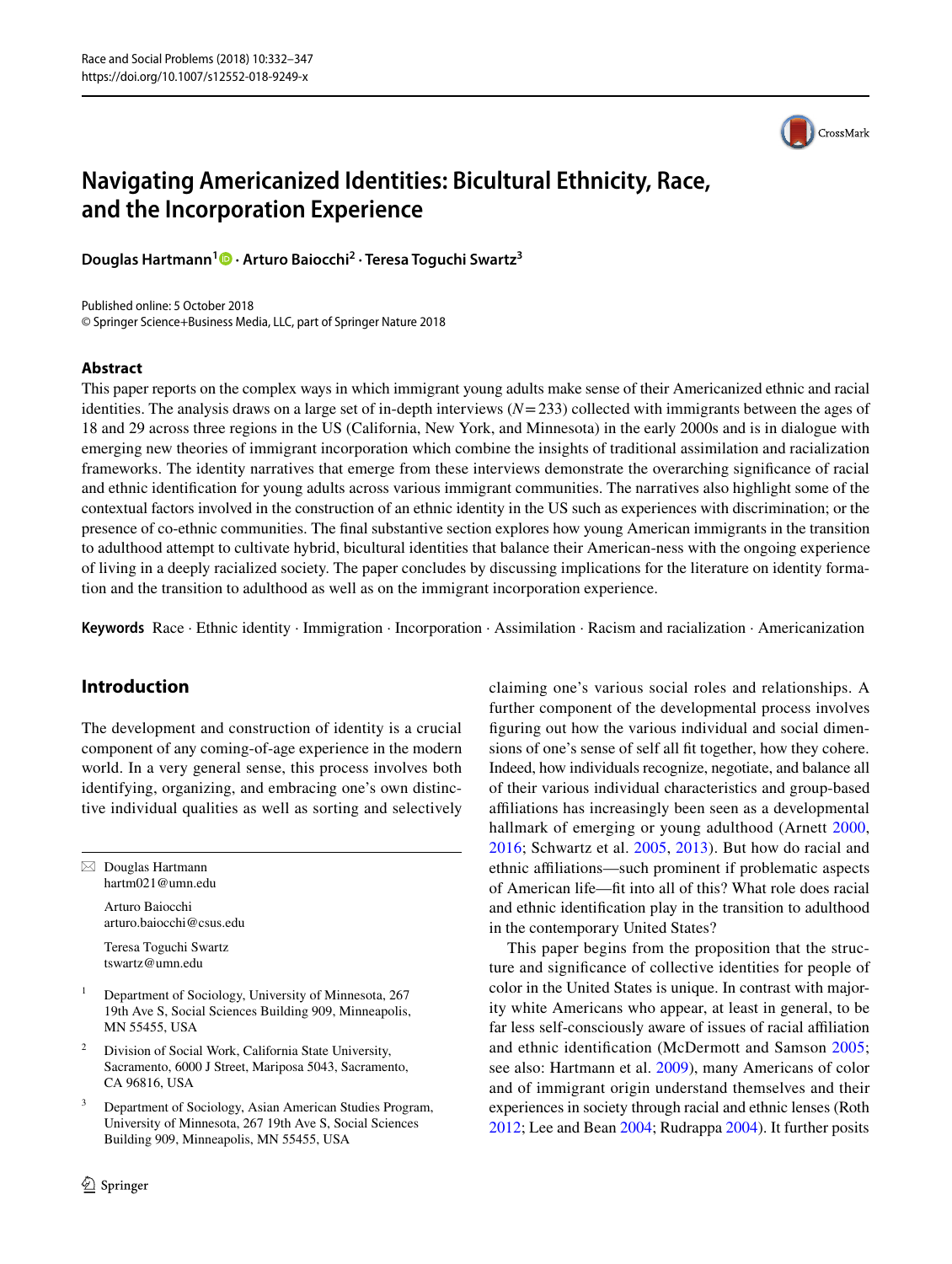that it is important to understand the ways in which these identities emerge and evolve across the life course (Baldwin-White et al. [2017\)](#page-13-3). But while there has been a good deal of work on ethnic and racial identity formation among youth and adolescents from diverse social backgrounds, interest in ethnic and racial identification as a distinctive aspect of young adulthood has only begun to emerge (Syed and Juang [2014](#page-14-6); Syed and Mitchell [2016;](#page-14-7) Umaña-Taylor et al. [2014](#page-14-8); Yap et al. [2016\)](#page-15-0).

This project contributes to this literature by focusing on the collective identity experiences and understandings of new, post-1965 immigrant young adults whom historians Barrett and Roediger ([1997\)](#page-13-4) might call "in-between peoples"—recent migrants, especially those from Asia and Latin America, who do not conveniently fall into traditional black and white racial dichotomies (see also Kasinitz [2004](#page-13-5)). It is based upon a large and diverse set of in-depth interviews collected in the early 2000s with first and second-generation immigrants mostly between the ages of 23 and 29 as part of larger study commissioned by the *MacArthur Foundation Research Network on Transitions to Adulthood and Public Policy* (see Swartz et al. [2017;](#page-14-9) Waters et al. [2011\)](#page-15-1). Extending from an earlier, more descriptive treatment (Baiocchi and Hartmann [2017\)](#page-13-6), we use these interviews to construct a rich, insider's view of "new" immigrant collective identification in the transition to adulthood.

Informed by social psychological research on collective identity formation, we further attempt to theorize both the contexts within which these narratives take shape and the question of why these immigrants place such emphasis on multiplicity, complexity, and biculturalism. Furthermore, our analysis is in dialogue with and intended to contribute to an emerging set of new ideas about and approaches to migrant incorporation in the contemporary world (cf. Ali and Hartmann [2015](#page-13-7); Alarcon et al. [2016](#page-13-8)). Key to this new theoretical orientation is an ongoing debate about whether the immigrant experience in the US should be understood through a generalized *assimilation* framework (e.g., Alba and Nee [2003](#page-13-9); see also Alba [2009](#page-13-10)), on the one hand, or one that focuses on the continued *racialization* of specific groups (e.g., Bonilla-Silva [2004](#page-13-11), [2017](#page-13-12)), on the other. New theories of incorporation avoid the extremes of assimilationism and racialization and, instead, blend the insights of these alternative frames by exploring the forces of both inclusion and exclusion (or marginalization) at play in the incorporation experience (Cornell and Hartmann [2004](#page-13-13); Kasinitz [2004](#page-13-5)). In other words, our analysis attempts to conceptualize the immigrant incorporation experience as a set of distinctive, if often uneven pathways for different migrant groups in varied social contexts (see also: Portes and Zhou [1993](#page-14-10)). It is an exercise and approach that we believe sheds light on the complicated construction and evolution of post-1965 American immigrant identities and their implications for our understanding diverse experiences of the transition to adulthood in the United States.

The paper proceeds as follows. It begins with a brief literature review and discussion of how the interview data were collected and of the methods that were used to analyze the resulting transcripts. The first substantive section of the paper provides a general depiction of how ethnic and racial identities are understood and experienced by this diverse sample of immigrant young adults. Key findings here include the overall salience and significance of the ethnic and racial identity claims of these young adult respondents along with the complexities and tensions, both within individuals and across groups, that appeared in their responses. In the second section, we then argue that both the salience and complexity of identity claims among these diverse respondents are the result of powerful, contextual social forces that are also revealed in these transcripts: experiences with racism and discrimination, language use; and the presence (or absence) of co-ethnic communities in work, education, and family life (parenting).

In the third and final section, we look at one relatively common theme that runs across different narratives and across different social groups—namely, the unique way in which immigrant young adults attempt to cultivate a bicultural American identity by balancing their American-ness with and against their fluency in the language of their parents (i.e., bilingualism), familiarity with cultural practices, and (most importantly) perceived acceptance (or marginalization) by their respective ethnic communities and the broader culture. It is here that some of the racialized dimensions of contemporary American culture emerge most clearly formed. We conclude the paper by discussing the implications of our findings and analyses with respect to the sociological and psychological literatures on ethnic and racial identity (Cornell and Hartmann [2007](#page-13-14); Phinney and Ong [2007](#page-14-11)), the immigrant incorporation experience (Ali and Hartmann [2015](#page-13-7); Portes and Rumbaut [2014](#page-14-12)), and the transition to adulthood (Arnett [2000;](#page-13-0) Shanahan [2000;](#page-14-13) Settersten et al. [2005](#page-14-14); Syed and Mitchell [2016\)](#page-14-7).

## **Collective Identification in the Transition to Adulthood**

Psychologists have offered several generalized models of racial/ethnic identity development which depict various stages by which minority youth establish a secure and coherent notion of their ethnicity and racial self-concept (Marcia  $2002$ ; Phinney [1992;](#page-14-16) Phinney and Ong  $2007$ ).<sup>[1](#page-1-0)</sup> Generally,

<span id="page-1-0"></span><sup>&</sup>lt;sup>1</sup> With Umaña-Taylor et al.  $(2014)$  $(2014)$ , we agree that it is not only difficult but inappropriate and inaccurate to separate out race and ethnic dimensions of collective identification processes, at least in the American context; we thus use language that reflects this multifaceted attention throughout the paper (see also Cornell and Hartmann [2004](#page-13-13)).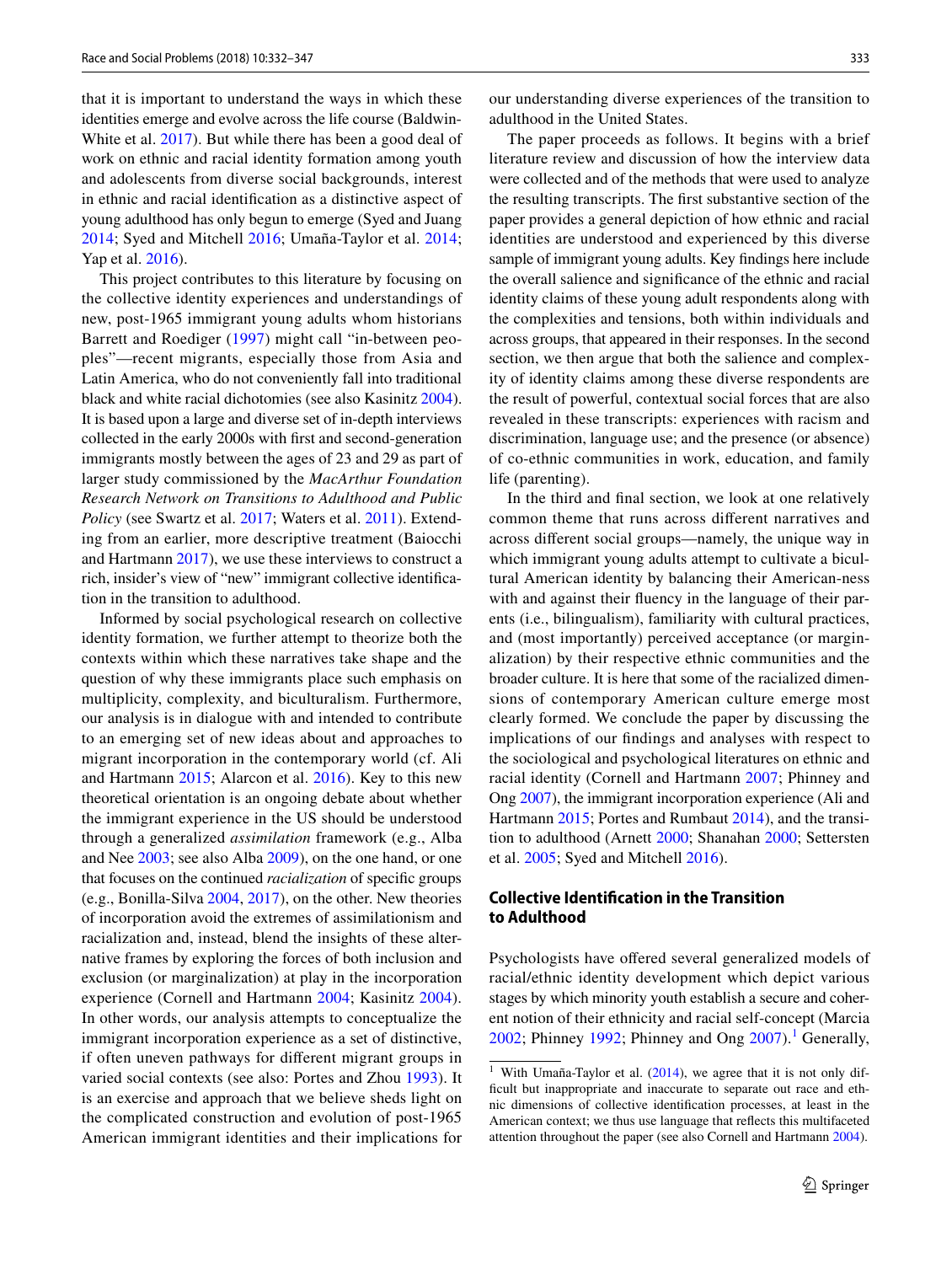these models suggest that racial and ethnic affiliations are often central concepts to the social identities of young people who are minorities (Lee Williams et al. [2012;](#page-14-17) Roberts et al. [1999\)](#page-14-18), though they are often unexamined and diffused during early adolescence. As young people mature, however, and their cognitive abilities increase, most enter an exploration phase in which they reflect and critically reexamine their affiliation with these broad social categories. During this time young people may also seek out new knowledge and customs associated with race and ethnicity, as well as experiment with various ways to practice (or some may say perform) these social connections and identifications. Some models (i.e., Atkinson et al. [1993](#page-13-15)) suggest that during this time young minorities may also go through a confusing set of emotions and cognitions (e.g., dissonance and resistance) as they confront the realities of racial discrimination in their lives as well as in the dominant culture. But during the later stages of adolescence, or early adulthood, it is assumed that young people acquire the cognitive dexterity to navigate these tensions into a unified commitment to a coherent racial ethnic identity [or what developmental psychologists describe as an achieved ethnic identity (Phinney and Ong [2007](#page-14-11); Syed and Juang [2014\)](#page-14-6)].

Against this developmental backdrop, research has explored the determinants of racial/ethnic formation (Nguyen and Hale [2017](#page-14-19); Roberts et al. [1999](#page-14-18)) and highlighted the importance of such achieved and cohered identities across a whole range of social outcomes and indicators academic performance (Booth et al. [2017;](#page-13-16) Feliciano [2017](#page-13-17)), self-esteem and well-being (Hughes et al. [2015](#page-13-18)), mental health (Ai et al. [2014](#page-13-19); Ida and Christie-Mizell [2012](#page-13-20)), and social incorporation or adjustment (Gummadam et al. [2015](#page-13-21)). Taken as a whole, this work has emphasized the assumed maturity and psychological benefit that come from passing the "exploration" phase of a diffused and unexamined ethnic identity, to the "commitment" phase of a solidified and coherent claim of belonging/identity.

The extent to which the significance and structure of ethnic and racial identities holds in the transition to adulthood and across the lifecourse (not to mention across different social groups and contexts) remains something of an open question. As alluded to previously, while there has been a good deal of work on ethnic and racial identity formation among youth and adolescents from diverse social backgrounds, interest in ethnic and racial identification as a distinctive aspect or dimension of young adulthood has only begun to emerge (Syed and Juang [2014;](#page-14-6) Syed and Mitchell [2016;](#page-14-7) Umaña-Taylor et al. [2014](#page-14-8); Yap et al. [2016](#page-15-0)), and much of that work has been focused mainly on college-aged respondents, those who have just begun to enter the transition to adulthood. Here, we concur with Umaña-Taylor et al. ([2014](#page-14-8)) who argue that "a life span approach to ERI must include attention to how this process continues to unfold through young adulthood and into adulthood proper" (p. 28).

Much of the work has also tended to focus on and generalize from the experience of African Americans (Branscombe et al. [1999](#page-13-22); Brown et al. [2002](#page-13-23); Sellers et al. [1998](#page-14-20), [2006\)](#page-14-21), and has thus put less attention on the variations and complexities that emerge in other groups and communities (for important exceptions, see: Roth [2012](#page-14-3); Rudrappa [2004;](#page-14-5) Rumbaut [1994](#page-14-22); see also Weisskirch et al. [2016\)](#page-15-2). This is an important point because an emerging theme among both psychologists and sociologists is the complexity of ethnic and racial identities in young adulthood for individuals of color (Umaña-Taylor et al. [2014](#page-14-8); Ashmore et al. [2004;](#page-13-24) Roberts et al. [1999\)](#page-14-18). Connected with this attention to diversity, complexity, and variation is an attention to context and the social conditions that shape and determine the collective identities of race and ethnicity, a key theme in the sociological literature on the topic (Cornell and Hartmann [2007;](#page-13-14) Smith [2007](#page-14-23); Lee and Bean [2004\)](#page-14-4).

## **Data and Methods**

Data for this analysis were drawn from a subsample of a larger set of qualitative interviews with young adults (the majority between 23 and 29 years old) commissioned by the Macarthur Foundation's *Research Network on Transitions to Adulthood* (see Settersten et al. [2005](#page-14-14); Osgood et al. [2007](#page-14-24)) in the first decade of the new century. The subsample of respondents that is the focus of the analysis presented here was drawn from three pre-existing longitudinal studies of adolescents and young adults that included significant numbers of first- and second-generation immigrant respondents: *The Immigrant Second Generation of Metropolitan New York Study* (Kasinitz et al. [2008](#page-14-25)), *Children of Immigrants Longitudinal Study in San Diego* (Portes and Rumbaut [2014\)](#page-14-12), and the *Youth Development Study* in St. Paul, Minnesota (Mortimer  $2003$  $2003$ ).<sup>2</sup> The interviews analyzed for the current study

- Children of Immigrants Longitudinal Study in San Diego: [https://](https://www.icpsr.umich.edu/icpsrweb/RCMD/studies/20520/summary) [www.icpsr.umich.edu/icpsrweb/RCMD/studies/20520/summary](https://www.icpsr.umich.edu/icpsrweb/RCMD/studies/20520/summary)
- Youth Development Study: [https://www.icpsr.umich.edu/icpsrweb/](https://www.icpsr.umich.edu/icpsrweb/ICPSR/studies/24881) [ICPSR/studies/24881.](https://www.icpsr.umich.edu/icpsrweb/ICPSR/studies/24881)

It is worth noting that these three studies also included interviews with a range of native-born American respondents as well (white  $=42$ ; black  $=12$ ; other non-white  $=12$ ). These interviews were analyzed and included in an earlier, descriptive treatment (Baiocchi and Hartmann [2017](#page-13-6)), and as such provide comparative context for the immigrant narratives presented here.

<span id="page-2-0"></span><sup>&</sup>lt;sup>2</sup> Additional information about each of these longitudinal studies can be found at:

<sup>•</sup> Immigrant Second Generation of Metropolitan New York Study: [https://www.icpsr.umich.edu/icpsrweb/DSDR/studies/30302/](https://www.icpsr.umich.edu/icpsrweb/DSDR/studies/30302/summary) [summary;](https://www.icpsr.umich.edu/icpsrweb/DSDR/studies/30302/summary)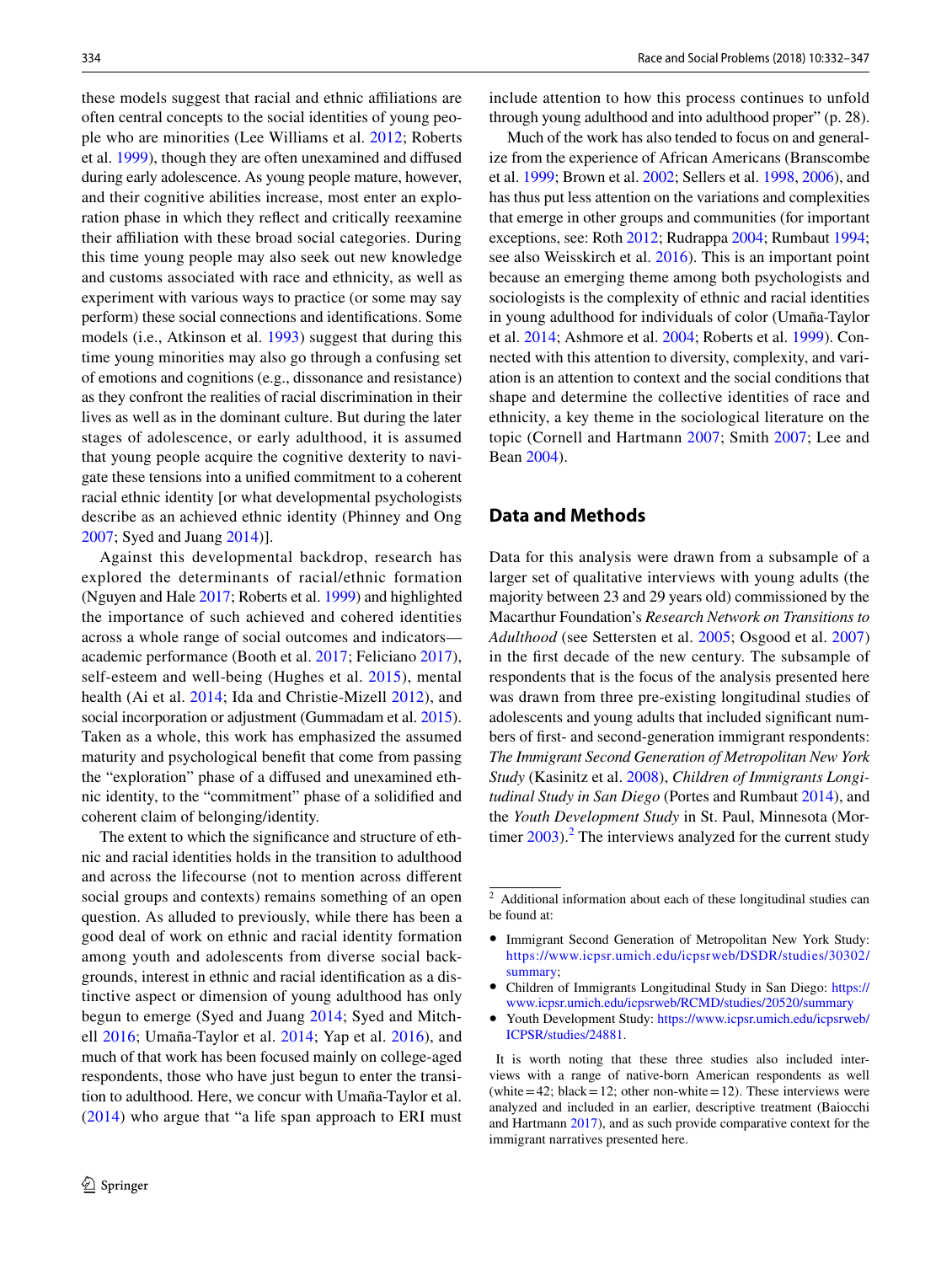<span id="page-3-0"></span>**Table 1** Demographic composition of total sample and sites

|                                     | Total sample<br>$N = 233$ | Minnesota<br>$n=10$ | New York<br>$n=92$ | San Diego<br>$n = 131$ |
|-------------------------------------|---------------------------|---------------------|--------------------|------------------------|
| Age                                 |                           |                     |                    |                        |
| $18 - 20$                           | 2(1%)                     | $\theta$            | 2                  | $\mathbf{0}$           |
| $21 - 23$                           | 30 (13%)                  | $\theta$            | 21                 | 9                      |
| $24 - 26$                           | 146 (63%)                 | $\theta$            | 28                 | 118                    |
| $27 - 29$                           | 31 (13%)                  | 5                   | 22                 | $\overline{4}$         |
| $30 - 32$                           | 24 (10%)                  | 5                   | 19                 | $\mathbf{0}$           |
| Gender                              |                           |                     |                    |                        |
| Male                                | 117 (50%)                 | 5                   | 52                 | 60                     |
| Female                              | 116 (50%)                 | 5                   | 40                 | 71                     |
| Education                           |                           |                     |                    |                        |
| HS grad or less                     | 27(12%)                   | $\overline{2}$      | 11                 | 14                     |
| Some college or vocational training | 113 (48%)                 | 6                   | 34                 | 73                     |
| Bachelor's degree or more           | 93 (40%)                  | $\overline{2}$      | 47                 | 44                     |
| Immigrant experience                |                           |                     |                    |                        |
| 1st generation immigrant            | 121 (52%)                 | 10                  | 35                 | 76                     |
| 2nd generation immigrant            | 112 (48%)                 | $\mathbf{0}$        | 57                 | 55                     |

include first and second-generation immigrant young adults (*N*=233) representing varied racial, ethnic, social class, and educational backgrounds, and whose families had emigrated from Central and Latin America, the Caribbean, and Asian-Pacific region.

As Table [1](#page-3-0) shows, the demographic composition of the total sample for the current analysis  $(N=233)$  reveals a diverse, immigrant, cohort of young adults in their mid- to late twenties  $(M=25.6, SD=2.5)$ , with an equal proportion of female to male respondents. Generally speaking, most respondents were interviewed during a time in their life course in which they were beginning to achieve many of the normative milestones of adulthood in the United States (Settersten et al. [2005\)](#page-14-14). Many respondents had completed their formal education (only 13% were still students) and most were transitioning into career or long-term employment (74% were employed either full-time or part-time). Some had also begun to form their own families and navigate parenthood: 19% were married, 12% were cohabitating with a partner, and 28% had a least one child in the home. While respondents' socioeconomic status varied considerably across ethnic groups, most respondents described themselves as belonging to the "working class" (49%), or "working poor" (29%), while 19% described themselves as being "middle class" and 3% as "above middle class."[3](#page-3-1)

With respect to educational attainment, approximately 40% of respondents had attained a college degree (bachelor's) at the time of the interview, while 48% indicated some type of vocational/associates degree or were still pursuing higher education more generally.<sup>[4](#page-3-2)</sup>

As Tables [1](#page-3-0) and [2](#page-4-0) summarize, respondents identified as either first or second-generation immigrants to the United States. The vast majority of respondents who were foreign-born (52%) had nonetheless immigrated to the United States as young children and been socialized in the American context since an early age (i.e., the "1.5 generation"). More generally, the young adults in the sample represented a wide range of assimilative experiences (e.g., immigrated as refugees, undocumented resident status, formal visa programs) and different contexts of reception (e.g.,

<span id="page-3-1"></span><sup>3</sup> Additional analyses of demographic data obtained from the interviews (analyses not shown, due to space) indicate that the majority of respondents reported higher educational attainment levels than their parents, most of whom had completed their education prior to immigrating to the United States. For example, the highest education level attained by 53% of parents was a "high-school degree or less," whereas 88% of respondents had at least attended some post-second-

Footnote 3 (continued)

ary education by the time of their interviews (attended some college, vocation training or attained a bachelor's degree).

<span id="page-3-2"></span><sup>4</sup> Data collected on respondents' socioeconomic status was not standardized across the three sites. Nonetheless, the qualitative interview schedule asked respondents to reflect on how they subjectively defined their own socioeconomic status. Research assistants later coded responses into one of four general categories; "poor or working poor," "working class," "middle class," "higher than middle class." Inter-coded reliability across the three assistants was generally high for these generalized categories (Cohen's  $\kappa = .835$ ,  $p < .005$ ). Respondents had also been asked to estimate their median household income. Consistent with the observation that 78% of respondent identified as working class or working poor, the median household income reported was \$35,000 per year (*M*=\$33,401, SD=\$19,612), though it should be noted that half of respondents were unwilling or uncertain on how to answer this question accurately.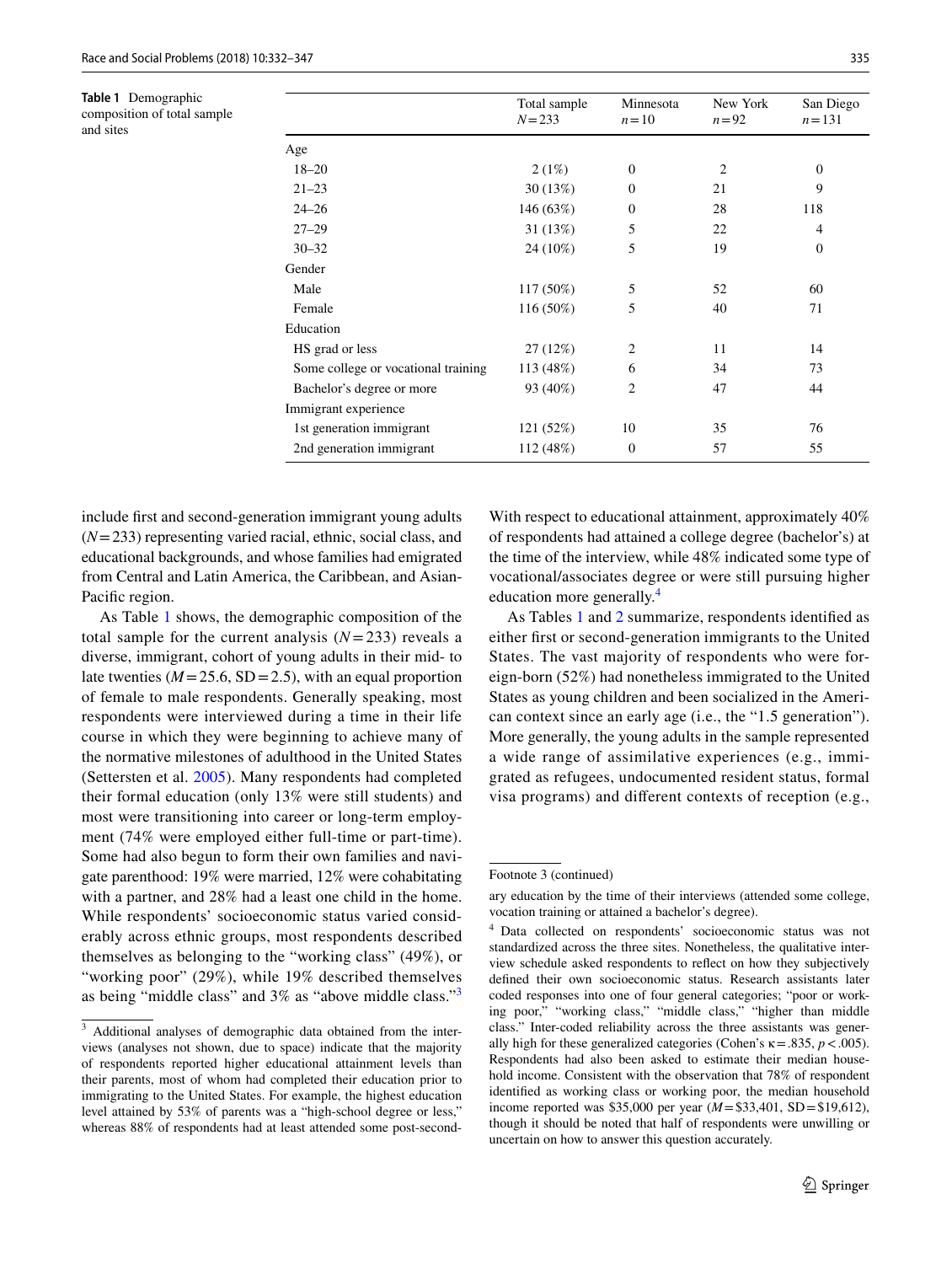#### <span id="page-4-0"></span>**Table 2** Country of origin

|                           | Total sample<br>$N = 233$ | Minnesota<br>$n=10$ | New York<br>$n=92$ | San Diego<br>$n = 131$ |
|---------------------------|---------------------------|---------------------|--------------------|------------------------|
| Central America/Caribbean |                           |                     |                    |                        |
| Dominican Republic        | 8(3%)                     |                     | 8                  |                        |
| Jamaica                   | 3(1%)                     |                     | 3                  |                        |
| Mexico                    | 39 (17%)                  |                     | 1                  | 38                     |
| Puerto Rico               | 14(6%)                    |                     | 14                 |                        |
| West Indies               | 7(3%)                     |                     | 7                  |                        |
| South America             |                           |                     |                    |                        |
| Colombia                  | 2(1%)                     |                     | $\overline{2}$     |                        |
| Ecuador                   | 8(3%)                     |                     | 6                  | $\overline{2}$         |
| Peru                      | 3(1%)                     |                     | $\overline{c}$     | 1                      |
| Central/East Asia         |                           |                     |                    |                        |
| China                     | 44 (19%)                  |                     | 33                 | 11                     |
| Hong Kong                 | 5(2%)                     |                     | $\mathfrak{2}$     | 3                      |
| India                     | 4(2%)                     |                     |                    | $\overline{4}$         |
| Japan                     | 1(1%)                     |                     |                    | 1                      |
| Russia                    | 14(6%)                    |                     | 14                 |                        |
| Southeast Asia            |                           |                     |                    |                        |
| Cambodia                  | 4(2%)                     |                     |                    | $\overline{4}$         |
| Laos                      | 21 (9%)                   | 10                  |                    | 11                     |
| Philippines               | 34 (14%)                  |                     |                    | 34                     |
| Thailand                  | 6(3%)                     |                     |                    | 6                      |
| Vietnam                   | 16(7%)                    |                     |                    | 16                     |

cultural practices in the community, presence of co-ethnic enclaves, educational and economic opportunities, racism and discrimination). As Table [2](#page-4-0) highlights, respondents' families had emigrated from 18 countries across the Caribbean and Central America (30%), South America (5%), Central and East Asia (30%), as well as from South East Asian regions (35%).

Trained interviewers asked open-ended questions on topics related to the transition to adulthood including education, work, family of origin, relationships, politics, identity, leisure, and subjective aging. Sample questions focused on ethnicity included: What do you call yourself, that is, how do you identify? What does it mean to you to say you are [ETHNICITY, e.g., *Chinese American, Mexican American, Latino*]? Or that you are an American? How important is it for you to say you are [ETHNICITY]? Has your ethnic or American self-identity changed over time? Do you sometimes use different ethnic or racial labels in different situations? Why? Respondents spontaneously discussed ethnic and racial identity issues and experiences in other sections of the interview, which we incorporated into our analysis. Interviews took place in locations selected by interviewees and typically ranged from 2 to 4 hours. Interviews were recorded, transcribed, and de-identified to maintain confidentiality; they were archived and then collaboratively coded using the software package Atlas.ti.

The analysis was informed by the various psychological studies of ethnic and racial identity development discussed above as well as with general sociological theories of identity that highlight the importance of social context (Serpe and Stryker [2011;](#page-14-27) Stets and Serpe [2013](#page-14-28); Stryker and Serpe [1994](#page-14-29); Tajfel and Turner [2004](#page-14-30); see also Hartmann et al. [2017\)](#page-13-25). However, our goal was not to develop a new theoretical conceptualization of these social psychological processes. Rather, we sought to contribute to a grounded, context-rich understanding of both the similarities and differences by which various ethnic and racial identities were constructed and conceptualized across various social situations. That is, our analysis was motivated by an interest to better understand the narrative structures, both shared and contrasting, across different racial and ethnic identities in the contemporary United States (i.e., how identities associated with being Asian American, Latino, Chicano may share similar narrative structures, etc.). And once again, our larger theoretical goal was to contribute to the new immigrant incorporation theoretical framework discussed above (Ali and Hartmann [2015](#page-13-7); Kasinitz [2004;](#page-13-5) Portes and Zhou [1993](#page-14-10)).

More concretely, our analysis was guided by the following research questions: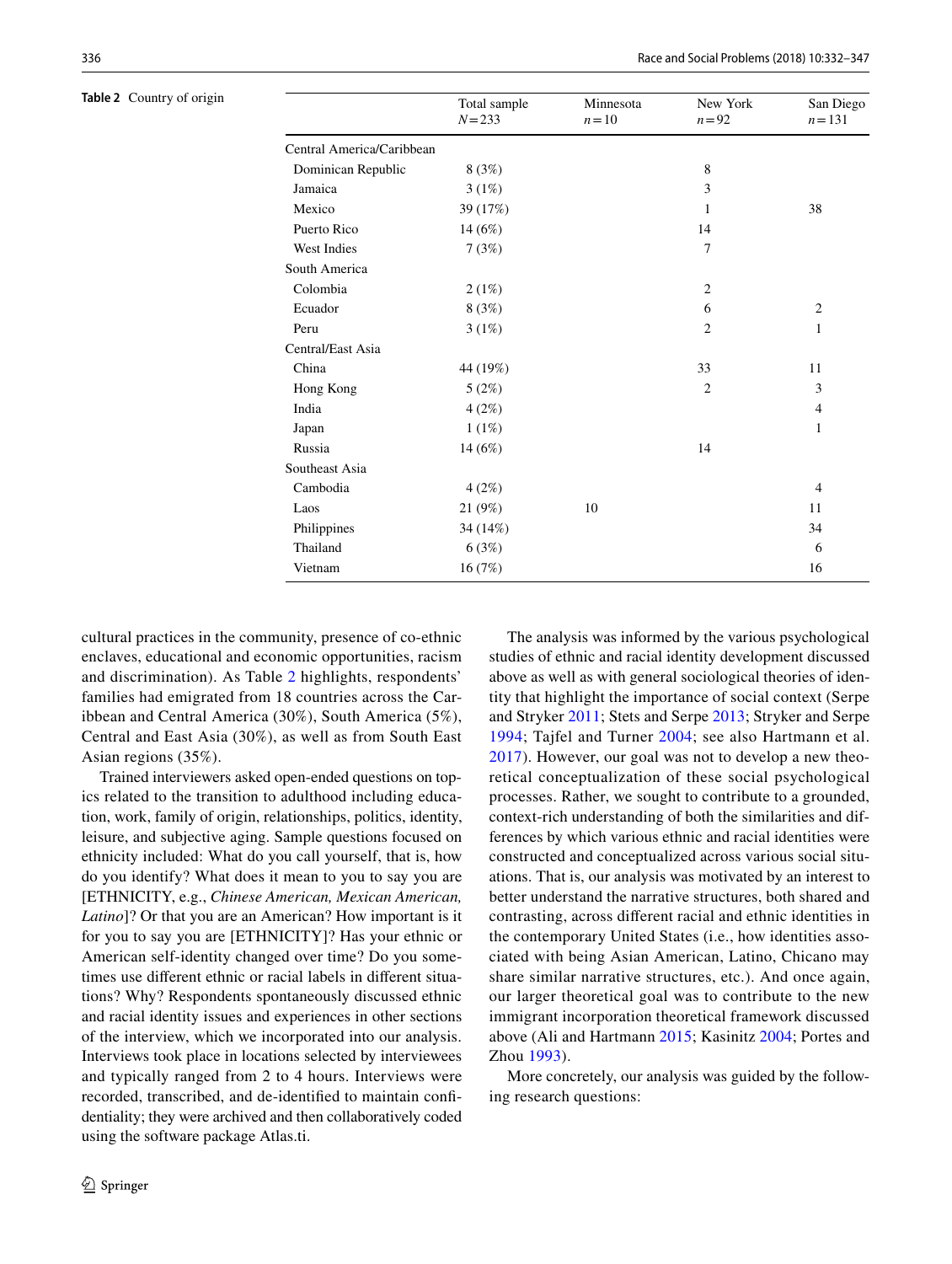- 1. What are the common characteristics and narrative structures used by immigrant young adults to describe their social identities?
- 2. What common sources of tension and complexity are expressed by immigrant young adults across different social contexts, and what are the key forms of variation in these narratives?
- 3. What social contexts or conditions appear to be most important in shaping racial and ethnic identity claims?

We used an inductive or "data-driven approach" to identify the common themes used by respondents to describe their identities and experiences as immigrants with respect to these questions.

The research team used a multi-staged process of analysis involving (a) identifying specific sections of the transcripts in which respondents mentioned and discussed either their identity, ethnicity, or immigrant status; (b) inductively generating a list of 18 initial codes to describe the key narrative characteristics and structures within these sections of text; (c) organizing and refining codes by three general themes and seven sub-themes; and (d) applying the themes back to the data to ensure that our constructs were accurate as well as specific to the experiences of immigrant young adults. Throughout this iterative process—again, facilitated by the use of the Atlas.ti software package—the research team took a number of specific steps to ensure the *trustworthiness* of the qualitative analysis (Lincoln and Guba [2000;](#page-14-31) Morrow  $2005$ ).<sup>[5](#page-5-0)</sup>

First, while our coding system was generated inductively, we also drew from the biographical field notes documented by interviewers to inform our interpretation of respondents' social context and the various pressures and life circumstances that they faced. This effort to essentially *re-contextualize* the data (Morrow [2005](#page-14-32)) further enhanced the credibility of our findings, as did our use of respondents' own words to frame and identify key themes. The research team also met regularly to assess the consistency and dependability of the themes—to ensure against idiosyncratic coding—through a collaborative, consensus-agreement approach (Patton [2005](#page-14-33); Syed and Nelson [2015](#page-14-34)), which was carefully documented at different phases of data coding, and synthesis. In addition, to ensure the dependability of the finalized themes the team employed a strategy similar to what grounded theorists describe as the *constant comparison method* (Charmaz [2001](#page-13-26); Glaser [1992\)](#page-13-27). This involved applying the thematic codes across different empirical examples, in order to assess the specificity of codes to capture similarities and differences throughout the sample. The result, we believe, is a fairly rich, content-oriented approach to understanding collective identities in line with the McLean et al. ([2016](#page-14-35)) argument for "bringing content to the fore" in the study of emerging adulthood identities (see also Syed and Azmitia [2008](#page-14-36)).

#### **Findings**

#### **Salient and Complex Identities**

Our first set of findings, which are more descriptive than thematic, highlight the diverse and expansive ways in which respondents discussed their racial and/or ethnic identities throughout the entire interview schedule. When directly prompted to discuss how they identified in collective terms, most immigrant young adults not only claimed race and/ or ethnicity as the primary lens through which to understand their identities, they often linked these narratives to extended discussions about assimilation, their perceived nationality, and daily experiences of racial discrimination. José, a young man who had lived most of his life in a barrio south of San Diego, had much to say about how race and his Americanized ethnicity were part of his identity. "I know I don't look American," he explained at one point, after vacillating between self-identifying as Chicano or Latino in the interview. "But I grew up here, and this is my home. I don't even speak Spanish anymore, and so I'm more American than anything else." Another respondent from San Diego similarly discussed that her social identity was rooted in her sense of ethnicity, but that topic of her identity was itself a complicated matter for her. "I'm starting to identify more as Vietnamese-American than before," she described, "I used to just say 'Vietnamese' because ethnically, I'm Vietnamese, but culturally, I'm more American."

In stark contrast to the rather restrictive ways by which most native-born white and black Americans in these samples described their race and/or ethnicity (with some "white Americans" even claiming not to have "any ethnicity at all"; see Baiocchi and Hartmann [2017\)](#page-13-6), immigrant young adults often expressed their identities with complex narratives that touched on a range of topics. Indeed, these identities were rarely framed as a singular and isolated topic in the interviews, restricted to one set of questions or issue; instead, collective identification was a recurring reference point that respondents narrated to as they discussed issues important to them across the interview schedule. As for instance,

<span id="page-5-0"></span><sup>5</sup> Trustworthiness refers to what some qualitative researchers consider as the specialized set of criteria for qualitative research that parallel the more conventional—positivist—standards of research such as internal validity, reliability, and generalizability (Lincoln and Guba [2000](#page-14-31); Morrow [2005\)](#page-14-32). Though some have questioned the extent to which these criteria do in fact closely parallel the standards of positivistic research, or even whether they *should* (see overview of critiques by Morrow [2005\)](#page-14-32), trustworthiness is often operationalized as issues of *credibility* (which parallel concern about internal validity), *dependability* (reliability), t*ransferability* (generalizability), and *conformability* (objectivity).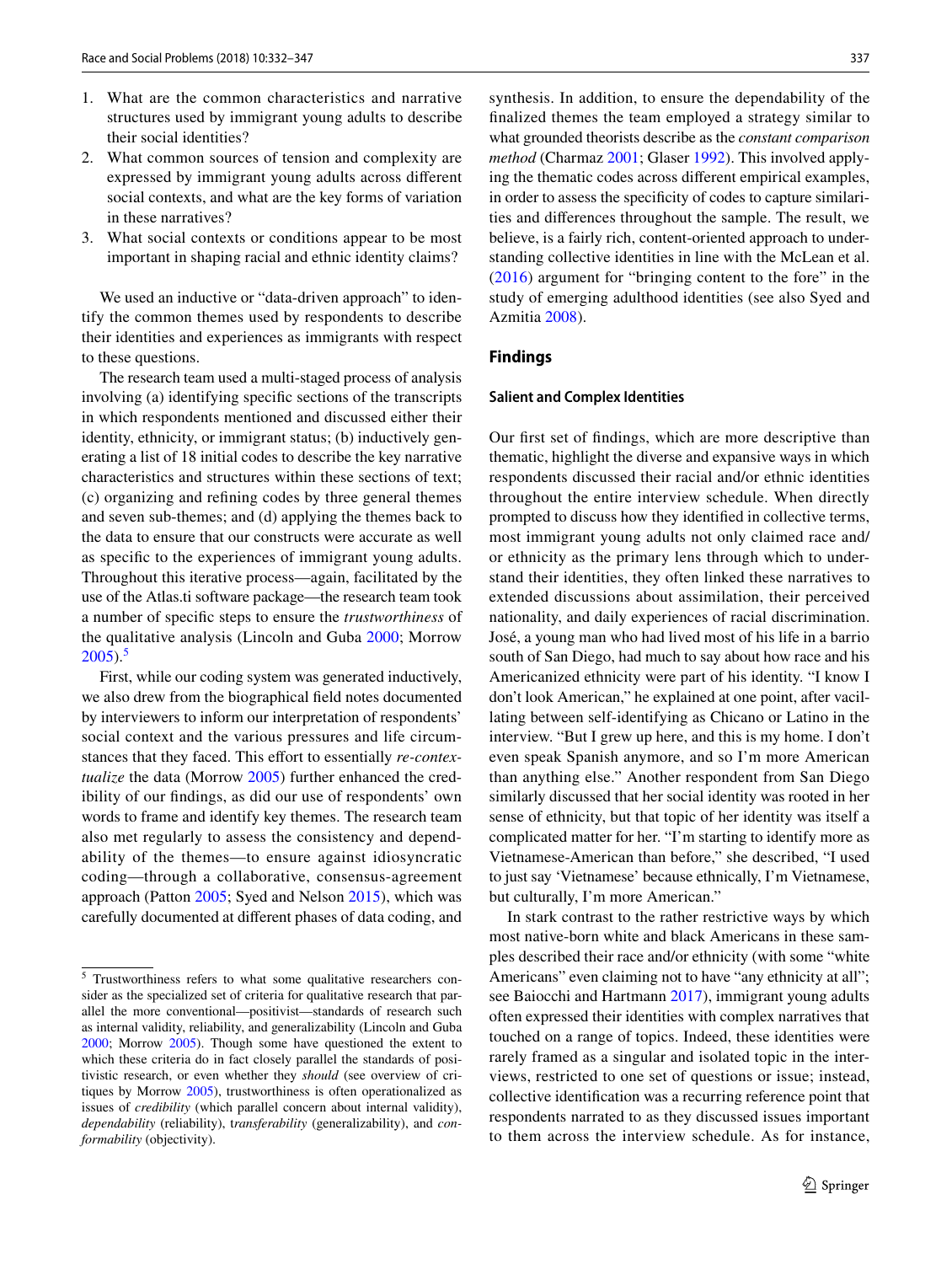Anthony, a Filipino American living in Southern California, returned to the topic of his bicultural identity—of identifying both an American and Filipino—several times in the interview, even when discussing broad topics, like his views on recent political events in the US.

It's like the whole thing with Iraq currently, it just made me feel, you know, where do I stand on the issue because I feel in my heart that I'm an American because I'm an American citizen. I grew up with American culture. I went to American school. I prefer American things. I would say I'm more American but at the same time when I say I'm an American I get "like what kind of an American"? Like are you Filipino American, Asian American or something like that. I don't always know how I identify then.

Similar to other respondents, Anthony anchored many of his unresolved views on social issues, particularly controversial ones, back to "the ongoing question" of his racial and ethnic identity. More than just an issue of what to call himself, Anthony described his bicultural identity as an amalgamation of "two ethnicities" and of "two very different ways of looking at the world," within the context of a racialized society that regularly questions "what kind of American" he is. In examining a controversial issue, like the Iraq war, Anthony felt the need to revisit the perpetual question of which of his "two sides" he should identify with at that moment, but within the constraints of how others view him as an ethnic or racialized person.

Revisiting how one defines their ethnic identity, and framing it as a recurring issue to understand other life circumstances, was a theme that appeared throughout many of the interviews. Some of these unresolved issues explicitly implicated the experiences of being an immigrant and the various conflicts that young people (and their parents) faced as new Americans. For instance, Anthony felt that people viewed him as too *Americanized* because he only spoke English. But these sources of ambivalence and the connection to an ethnic identity were also linked to other broader "life issues"—for instance, when respondents described the challenges they faced navigating the transition to college, or in managing a work and homelife balance, and even in negotiating personal relationships. Kim—a Vietnamese American also living in Southern California—similarly discussed continually questioning how she identifies herself, and her two sides, as she grappled with the gender dynamics implicated in her relationships. Though Kim did not see herself as a "feminist," she was cognizant of the "patriarchal" norms both present within her family and in the broader US culture. As a result, Kim referenced her evolving understanding of what "it really means" to be a Vietnamese American woman—as someone who is "both traditional and American at the same time"—to frame how she navigates the gender politics and dynamics as she moved into adulthood. Accordingly, Kim's ethnic identity, similar to her views on gender, "borrowed from two cultures" and reflected an ongoing effort to combine the "best from both worlds."

In a similar way, *what* many of these respondents called themselves—no matter how they identified specifically was framed as ultimately less important than these "ongoing discussions" that the topic of one's emerging and evolving ethno-racial identity itself represented. Respondents often contested the use of prescriptive "labels" to describe themselves, as these terms were "too restrictive" and limited to convey the nuances of their bicultural-ness. Even among respondents who elaborated at length on the subtle semantics between self-identifying as a "Hmong in America" versus "Hmong American," or why they were "Chicana" but not "Latina," many nonetheless implied the importance was more in the "discussing of these differences" than the terms themselves. Moreover, some respondents could use various racial and ethnic labels interchangeably throughout the same interview. Lee, a college student from San Diego, saliently pointed out that one's identity is necessarily "fluid," because "it matters who is asking the question" and "in what context." Accordingly, Lee was "more or less Asian" around some people, but also "Chinese or even Cantonese" around others. It depends on "the setting and who I'm talking to."

## **Contexts for Learning, Practicing, and Navigating Racial and Ethnic Identities**

Lee was not the only respondent in our sample to explicitly talk about the importance of "context" and "settings" when discussing their identity. Indeed, as respondents elaborated on their various ethnic and racial affiliations, they often discussed the situations and social environments which shaped their sense of belonging growing up and continue to shape their identities as they transition to adulthood. Often these narratives implicated how different settings provide varying opportunities and constraints for ethnic and racial identity formations to take shape. At an immediate, micro level, respondents discussed how families, neighborhood, peer groups, schools, and workplaces could all be interactive settings for thinking about, experiencing, and practicing different aspects of their identities. A few respondents like Lee were also cognizant that they were embedded in broader macro contexts of the historical moment, and could talk about how stratification, racial hierarchies, and even forces of "globalization" affected their identities. While it is beyond the scope of this article to fully summarize the various ways respondents evoked the importance of context in their identity narratives, below we review a few key aspects that respondents discussed.

Most respondents were apt to first cite the importance of families in their development of identity. For many being a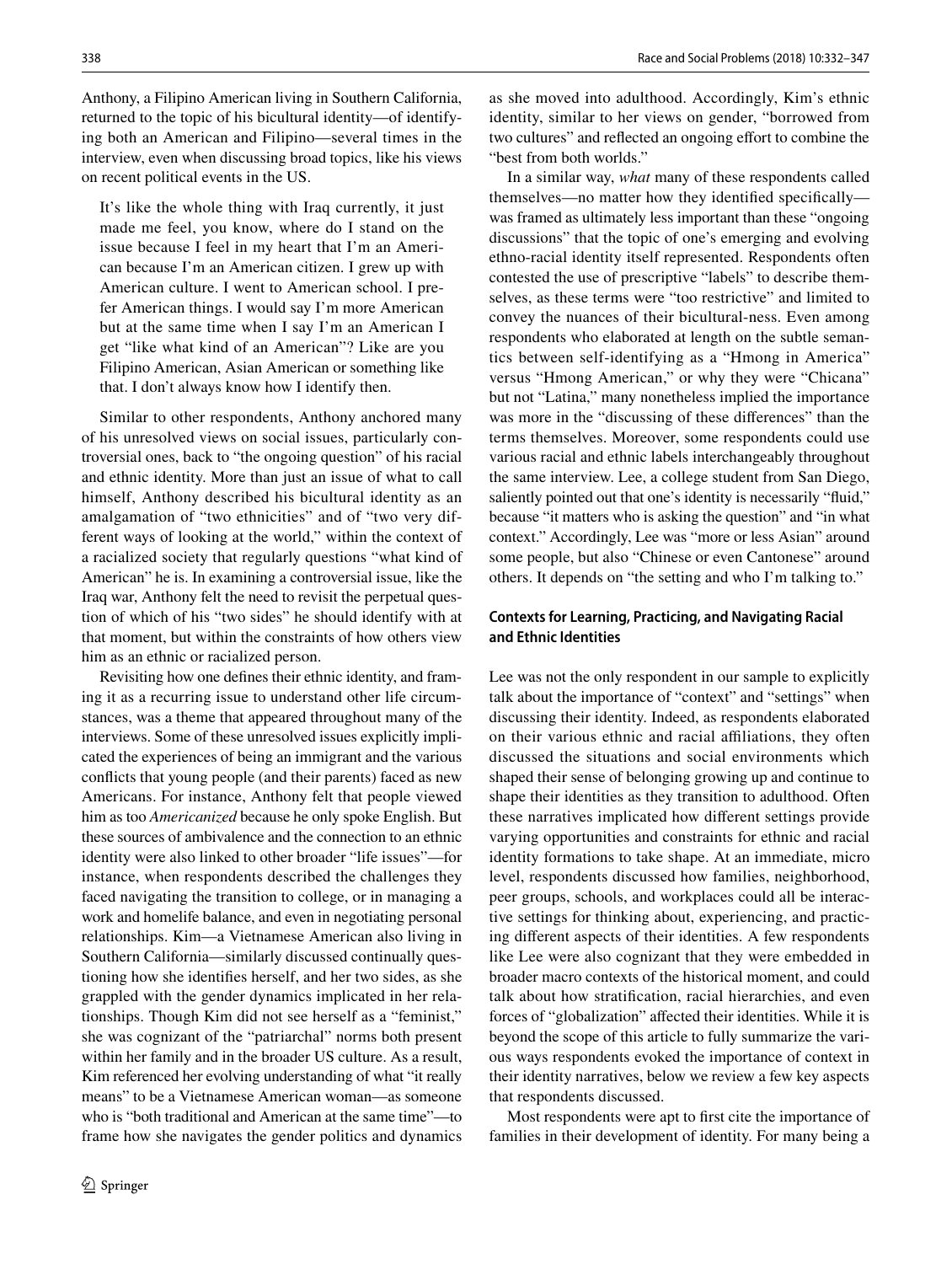member of their family and a member of their ethnic group were intimately tied. "I mean my family's definitely Chinese," replied one respondent after being asked about his identity.

My parents, you know... they're not American parents. Like the way they interact with me. They speak Chinese to my grandparents. I mean, I eat that in the house. We don't eat American food.

Other respondents similarly combined their discussions of identity with their description of their immigrant "family life" growing up, and the various socialization practices at home that contributed to their sense of ethnicity—often revolving around food and speaking the origin language. Particularly for respondents who felt strongly rooted in their ethnic identity, these everyday interactions with people whom they loved were important aspects of what distinguished them from "typical Americans." Moreover, these respondents often emphasized the importance of maintaining ethnic ties through their connections to kin, remembering family history, and for those who had become parents, passing traditions onto their own children so that they "never forget who they are."

Many respondents similarly noted that the language "spoken at home," and with their families in general, was a key indicator of their "preserved" bicultural identity, particularly in a world of otherwise encroaching English. Quyen who lived in Southern California and strongly identified as "ethnically Vietnamese" cited her parents' influence in helping her maintain a strong fluency in her mother tongue. "My parents really helped us with the Vietnamese language," she described. "And I would think I'm more *ethnic* than the rest of (my friends) because I feel very connected to Vietnamese people in Vietnam."

Raul, a young man also living in California, expressed a similar sentiment when he admitted that he was "glad that my parents really kept on us to speak Spanish in the house, and I want to do the same for my kids." As was the case for others in his community, Raul's identity as a Chicano was intricately wrapped up with his bilingualism. "It's a big part of who I am, of who we are. It's in the music that Chicanos listen to, it's how Chicanos get along with others, it's how Chicanos can feel comfortable with themselves."

More generally, almost every first- and second-generation immigrant respondent in our sample brought up the issue of language when discussing their collective identity—whether to highlight their command of English, their bilingualism, or lack of familiarity with their mother tongue. Often these discussions highlighted the more social and communal dimensions of language, as opposed to language as a unique cultural practice. Indeed, many respondents emphasized the advantages of being bilingual with respect to accessing social networks embedded in school, churches, and work situations. Quyen, who felt more "ethnic" and Vietnamese than her friends, discussed how she was able to connect and bond easily with strangers if they spoke the same language, particularly at an Asian market that she sometimes visited on the weekends. Similarly, Laura, a Mexican American in Southern California, discussed how she bonded with all the "Latinas" who "gossiped" at her work in Spanish. This cultural advantage was most clearly conveyed by Spanish speakers who often claimed the language was not only an important way of preserving one's heritage, but also a relevant form of communication for various ethnic communities. In New York City several Spanish-speaking respondents even remarked that their fluent bilingualism was as an important component of their multicultural, pan-ethnic identity as Latino or Hispanic. As one respondent explained, "speaking Spanish connects you to a lot of other groups here… we all speak the same language and have similar culture." In contrast, in Southern California speaking Spanish was almost always associated with a Chicano or Mexican ethnic identity. While this reflects the broader representation of multiple Spanish-speaking nationalities present in New York, as compared to the large proportion of Mexican immigrants in California, it is nonetheless interesting how speaking Spanish could be framed in both exclusive and inclusive ways.

Language and bilingualism involving Spanish speakers operated differently in comparison with identity narratives among non-Spanish-speaking pan-ethnicities. Individuals who identified as Asian Americans, for example, were more prone to identify with the pan-ethnic label precisely because they were no longer fluent in their origin language. Kevin, an Asian American who had just graduated from college, discussed that he had gradually transitioned away from seeing himself as Chinese, precisely because he had difficulty speaking his origin language. "I just feel weird calling myself Chinese, since I don't really speak the language anymore." Some respondents who were not bilingual reflected on their identity more ambivalently, sometimes with obvious discomfort and sense of social shame. Carlos, who simply considers himself a "brown American" stated that the Spanish-speaking community in California distrusted Mexican-looking men like himself who could not converse in Spanish. "We were all pachucos; considered non-Mexican," he described, citing a local urban idiom for overly Americanized, deviant, youth. "We were born in the U.S. and didn't know Spanish and so were looked down by our families." As many of these individuals explained, their physical appearances—more precisely, their skin color already barred them from a "traditional American" identity. But Carlos also lacked the cultural capital of being able to speak Spanish which he viewed as limiting his ability to assert an ethnic identity, at least socially. To claim he was Mexican American or Chicano, he suggested, would be to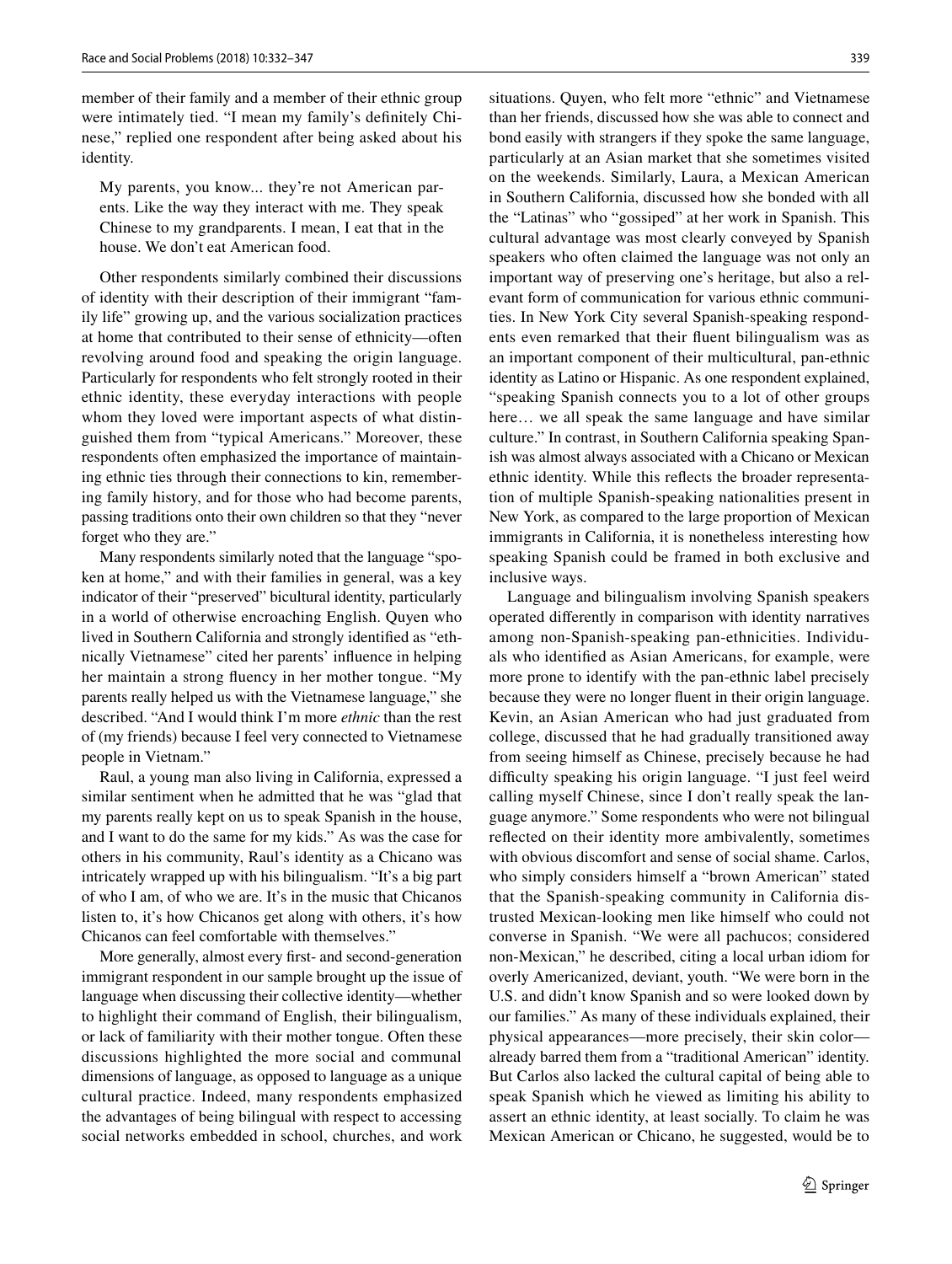welcome a certain amount of skepticism and rebuke among "real Mexicans."

Respondents also cited peer groups and schools as arenas in which they learned about their ethnic and racial identities, and the significance of race in the United States. For instance, when a young Laotian in San Diego was asked about the type of friends she had made at school, she emphasized the importance of "ethnicity" in her social networks. "There was mainly a lot of Laotians," she described her friends at school. While "there were many blacks" as well, and "not many whites" in general at the school, she described, students from different racial groups did not really mix and were separate. Other respondents similarly described having school friends made up almost exclusively of the same race—sometimes due to the fact that they felt more comfortable being with people who looked and talked like them. In contrast, other respondents discussed feeling marginalized when there were few other co-ethnics at their school. As one Hmong respondent in Minnesota described, she had felt "limited to the number of friends" she was able to have while in school "because all the white kids stick, they stick with the white kids."

Not surprisingly, respondents discussed how school was often the first place where they were "teased" or bullied for looking and/or sounding different and where they were first exposed to pejorative stereotypes about their race/ethnicity. A Chinese American man in New York recalls, "When I was younger, I was teased a lot. And it was hard because they see you differently." Respondents said they were "ashamed" and "felt embarrassed" by their ethnic and racial difference and the assumptions others had of them.

Respondents also learned about stereotypes others held of them from teachers in schools. Raphael, a Mexican American young man in San Diego, recalled that a teacher told him "You don't have to worry about doing well 'cause you're Mexican, you'll probably become a car mechanic or something." In contrast to the low expectation that the teacher conveyed to Raphael, a Chinese American man from New York we called Steve conveyed the pressure and embarrassment he felt when he did not live up the "model minority" stereotype of Asian Americans "They think all Asians are smarter and everything," he described. "I think it's more of a disappointment for me, because as I go to school, if I don't measure up to their expectations, it's a disappointment… especially in math."

Our interviewees also discussed how these cultural messages and racial stereotyping continued after they transitioned out of school and into work settings as adults. Some respondents, for example, discussed feeling like there was an unspoken "glass ceiling" at their work. As one respondent in New York discussed: "You look at a lot of companies, you know, you look at mid-range management, I'm sure you have a wide range of ethnicities. You have Black, Chinese, Hispanic, but if you look at a lot of companies, you look at the top, it's mostly white. There's gonna be a lot of white people, WASPS." Many others shared stories of experiencing discrimination themselves which affected their view of their status as a racial and ethnic minority in the workplace.

Beyond family, school, and work, respondents also discussed broader contexts which had also shaped their ethnic identity. Some respondents, for example, discussed how residing in an "ethnic" neighborhood, or more generally living near a significant number of co-ethnics, helped foster and normalize a sense of community. As described by some respondents, these neighborhoods help people like them "feel connected" with their co-ethnic friends and family members, as well as created a space to practice and engage with cultural traditions important to their sense of belonging. Alternatively, other respondents described living in areas with very few, if any, co-ethnics. A number of respondents in these situations cited feeling isolated and out of place to a supposed American norm present in their neighborhoods. Given the rise of anti-immigrant sentiment in later parts of the decade (cf. Massey and Sanchez [2010\)](#page-14-37) and the emergence of restrictive and punitive immigration policies in the U.S. in recent years, it is worth noting that immigration policies and politics were not extensively discussed by respondents in this battery of interviews. (We will return to this point in the conclusion.)

### **A Something‑Else American: Hybridity, Biculturalism, and the Importance of Being Different**

One of the most common, salient themes that emerged in respondents' discussion of their bicultural identity revolved around their ubiquitous status of being both American but also a racial ethnic minority. As more than a few respondents described, they were "undoubtedly American," but also clearly "something else." Implicated in these narratives was a tacit acknowledgement by respondents that they had adopted many American customs and cultural values, having grown up primarily in the US. Nonetheless, most respondents still "felt ethnic" and identified with this constructed sense of difference to a perceived American norm, particularly with respect to their sense of culture, physical appearance, or both.

For example, Barkley, a 24-year-old young man living in New York City, had been born in the US but nonetheless still identified with the cultural traditions of Jamaica; he identified himself as a "black American" but with "the tendencies" of "somewhere else." But while Barkley still traveled to Jamaica, and had lived there for a while as a youth, he also strongly identified with his life in the US. In sum, Barkley felt he had a unique, idiosyncratic American identity that was a blend of both places.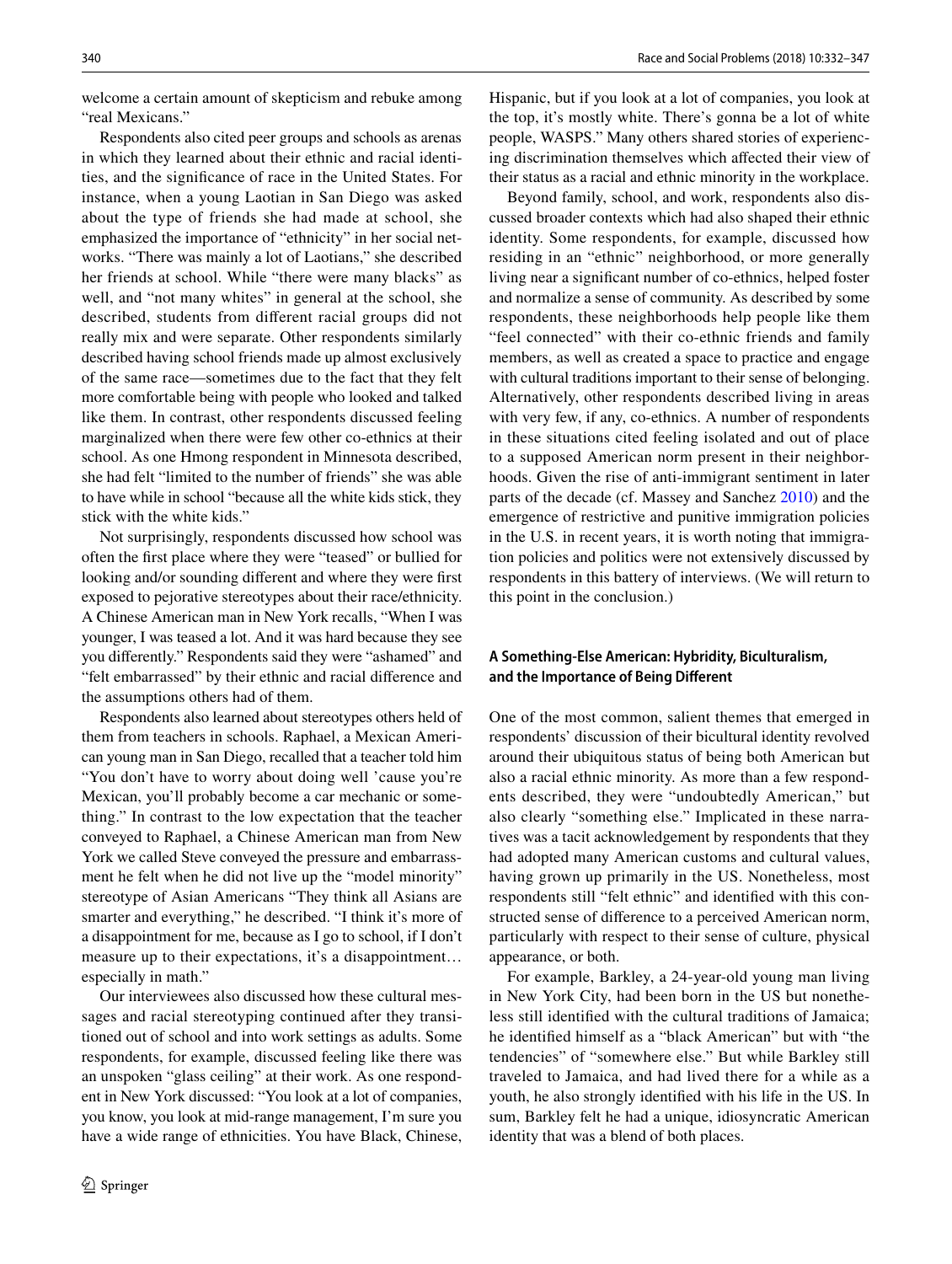*My culture* and the American culture are sort of blended together, and that my traditions and my ideals are sort of, of the American, of the Jamaican way, but I do know whole lot about my country, as in Jamaica, I mean, America… So I have the experience of both. I've lived in both places, I know both places.

While not all respondents felt as connected to their country of origin as Barkley, and some even felt estranged to these places, most nonetheless expressed a similar feeling of a blended sense of belonging. And for Barkley, his blended identity was a combination of the culture in these "places," which he felt comfortable navigating, but also his experiences of being racialized as a "Black man in America." As he elaborated in the interview, most Americans see and treat him "first as a black person," and even though being black in Jamaica and in the US "mean different things," he had incorporated the "American labels" into his blended sense of self, going so far as to describe himself as "African American" at times. While Barkley did not identify with African American culture—and in particularly emphasized that his Jamaican culture made him very different from most black people he knew—he nonetheless identified with a shared racialized experience of being mistrusted, feared, and looked down upon by many Americans. Still, Barkley emphasized that he was a different type of African American, and for this reason preferred to self-identify as a "black American."

In this sense it is interesting that the theme of being a "something else American" was present even among respondents who were adamant that they would never be "accepted as a real American" by the US population at large. Even respondents, who felt their "skin color" ascribed them to a lower status within an assumed American racial hierarchy, could strongly identify as a "nonetheless American." As for example Aisha, a U.S. born woman whose parents had immigrated from the West Indies, explained,

I'm probably not the segment of society that, you know, would benefit the *most* from being an American. But, you know, that doesn't make me any less an American. I was born here. I was raised here. I've spent all my life. This is the home I know. I don't know any other place. This is home. So whether or not, you know, the upper echelons of Americans decide to accept me or not, I'm still an American.

Aisha, like other respondents of darker complexion, felt she was seen in racial terms, and similar to Barkley believed that most people assumed she was African American. Unlike Barkley, however, Aisha had gravitated toward feeling more like an American after traveling with her parents to Barbados to visit her family. Like other respondents who had traveled back to their parents'

origin country—seeking at times a stronger connection to "the home country"—Aisha had felt disconnection and discomfort during the trip. She became keenly aware that she struggled with the Bajan dialect, but she also realized she was different and "really American" in how she viewed the world compared to her relatives, and people in the island in general. Years later, Aisha still struggled to define an identity for herself that captured her ambivalent affiliations and experiences with both Barbados and the United States.

For Aisha, as for many immigrant young adults, their bicultural identity often encapsulated the complexities and idiosyncrasies of their incorporation into American society; the particular way that they navigated and negotiated the social and cultural tensions emblematic of being American but also "something else." Indeed, after emphasizing the distinctiveness of their Americanized ethnicities, most respondents continued to next discuss either the challenges or advantages associated with their Americanized identities. Here, respondents varied on a narrative that either emphasized their collective identities as net positive or negative in American society. On the positive end of the spectrum respondents framed their bicultural identity in terms of an empowering ethnic if not transcendental hybridity (as one respondent described it as having the "best of both worlds"). On the negative side, respondents discussed their Americanized identities in more racial terms, akin to a severe limitation which made them doubly ostracized in their communities (what another respondent described as "belonging to neither world" and feeling like a "a double minority"). Connected to these identity narratives respondents also discussed their assessment of America's multicultural society and their either optimistic or pessimistic views about the country's future.

Tomás, a self-identified Chicano living in San Diego, described his bicultural identity clearly in the former, more positive, multiculturalist frame. Reflecting on his identity as a type of dual conduit between two cultures, Tomás felt he had a unique, and advantageous, perspective on American life as a bicultural minority.

It made me feel two sides. In that it made me see home as one side…And being an immigrant you see that part. And then you see the (other) part when you go to school. The other opposing language, culture, and other cultures…it's unique because you have two sides to you…having two side you get wealthy of what you know, and you can grow more…I know of both (sides) and I can exchange ideas and grow more from that.

Tomás also described that each time he visited Mexico, he discovered something new about being Mexican, being American, and the "advantages" of being both. In particular Tomás felt the exposure to two intact cultures allowed him to develop "two sides" to his identity, and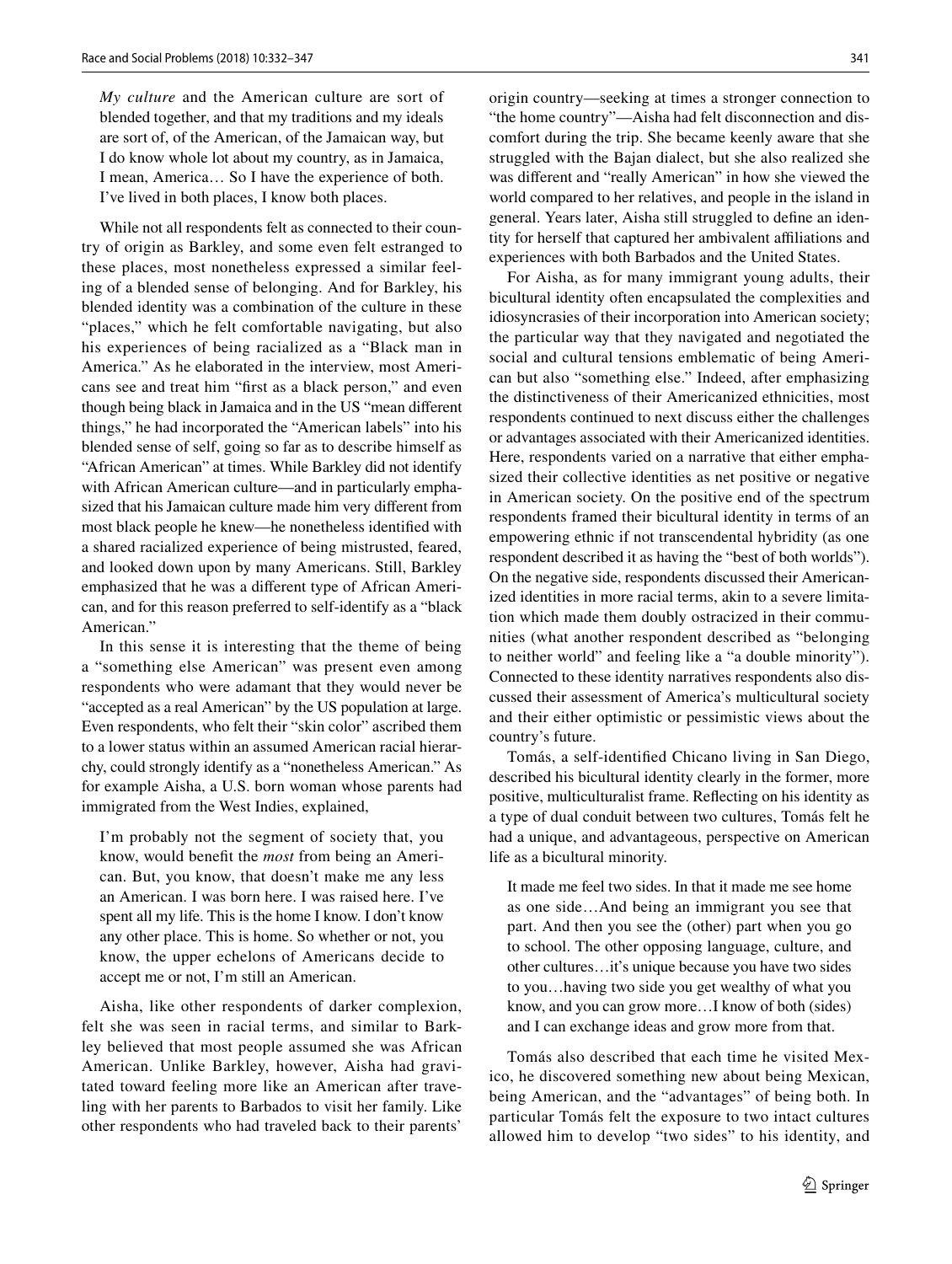with this comes the opportunity for "something altogether new." For the substantial number of respondents who described themselves as "proudly ethnic," their hybrid Americanized identities were often framed as a positive accumulation of different cultural components—a blending of the best of both worlds, as Kim had described above. Other respondents similarly talked about the dexterity created in having a "bicultural" or even "multicultural identity," particularly in terms of navigating the "restrictive ideas" of both one's origin culture and in US culture. By playing off the advantages of being "both traditional and American at the same time," people like Kim claimed they were actively integrating two different cultures. Here, an American identity resembles an individualistic expression of the multicultural opportunities and different "cultural blends" being perpetuated in the their broader community. As one respondent from Cuba aptly described, not only was his identity more Americanized by living in New York, he added a little "Latin flavor" to what "it means to be American."

In stark contrast to these optimistic views about the consequences of their Americanized identities, other respondents asserted a much more pessimistic and largely racialized narrative regarding the current and future state of American affairs. For these individuals, the Americanization process was certainly occurring (both within themselves and in the broader community), but ultimately, its ramifications were far from clear or strictly beneficial. For these individuals, an Americanized ethnicity often represented a form of marginalization for ethnic minorities, and one that reflected the continuing legacies of racism in America.

Xang, who had lived most of his life in St. Paul, Minnesota, expressed considerable ambivalence about his status as an American person of color. As he described, he "can't just step forward into the Hmong world" anymore, because much of what he knows and has learned about himself has come from his experiences growing up in Minnesota. "I can't get rid of it," Xang said, almost desperately, about the parts of his personality that have been Americanized. "I am just who I am." Still, even with his clothes, his demeanor, and the way that he acts, Xang knows that most Americans will still never accept him as one of them. "I don't look American, I'm not white like them," he said somberly. "Other people see me as really just as Hmong, but everything about me is not."

Unlike those who expressed a certain amount of empowerment and agency in being different from the typical American archetype, respondents like Xang held a more pessimistic vision of whether these differences would ever be valued in American society. As for example, Bao, who was born in Vietnam but had "grown up in the U.S.," expressed a similar skepticism about ever being accepted as truly American. He felt he would be forever been seen as non-white:

I don't know. When I'm in America, I didn't see people viewing me as an American. I see them viewing me as a color, and like a Vietnamese person or an Asian person, but not American.

For respondents like Xang and Bao, being "different" often implicated their understanding of an American bifurcated racial hierarchy in which they would forever be "second class citizens." Otis, born in Barbados, discussed that after living in America for some time, he started realizing "the barriers against people of darker complexion." It was not so much explicit racism like that he had sometimes observed as youth in New York—how police looked at him as like he was going to rob people—but more persuasive and subtle were the cultural scripts he had learned while living among Americans. "A white family would not want their daughter to marry a Black man unless he's rich," Otis said, "because they feel she's going to be associated with him, categorized with him." It was common knowledge, Otis emphasized to his interviewer, that Blacks suffer financially in the U.S., and so most Americans, even immigrants, knew to avoid being categorized alongside this marginalized group.

While not all respondents of color felt pessimistic about their trajectories in the US culture, race, and racism were nonetheless often implicated in the narratives about incorporation. Even respondents of color who felt optimistic about their Americanized status, nonetheless emphasized that they had to work hard to preserve a positive identity for themselves and their children; that they had cultivated a sense of ethnic pride to resist and buffer against the racism and discrimination that they faced. This often meant challenging, even directly confronting racialized stereotypes within their own sense of identity. Some respondents discussed the importance of cultivating pride in one's collective identity for this purpose, or what one respondent described as "building an armor" against the racism of America.

A West Indian respondent summarized her attempt to create a protective identity of the culture from her parents and grandparents in her children. As she stated, "It's important for them (my children) to understand their heritage," as it gives them "a sense of having another political identity." In particular, this political identity works against attempts by others to ascribe an American black identity onto them. As she concluded:

… because of attempts to give you an identity, like, "You are this because you're black." I think that having already a picture of Jamaica allows you to say, "No, I am not this, I'm that. This is what I am over here." And that's not to say that no one else does that. I think if you've got it, you're going to make that part of your child's armor, then you should.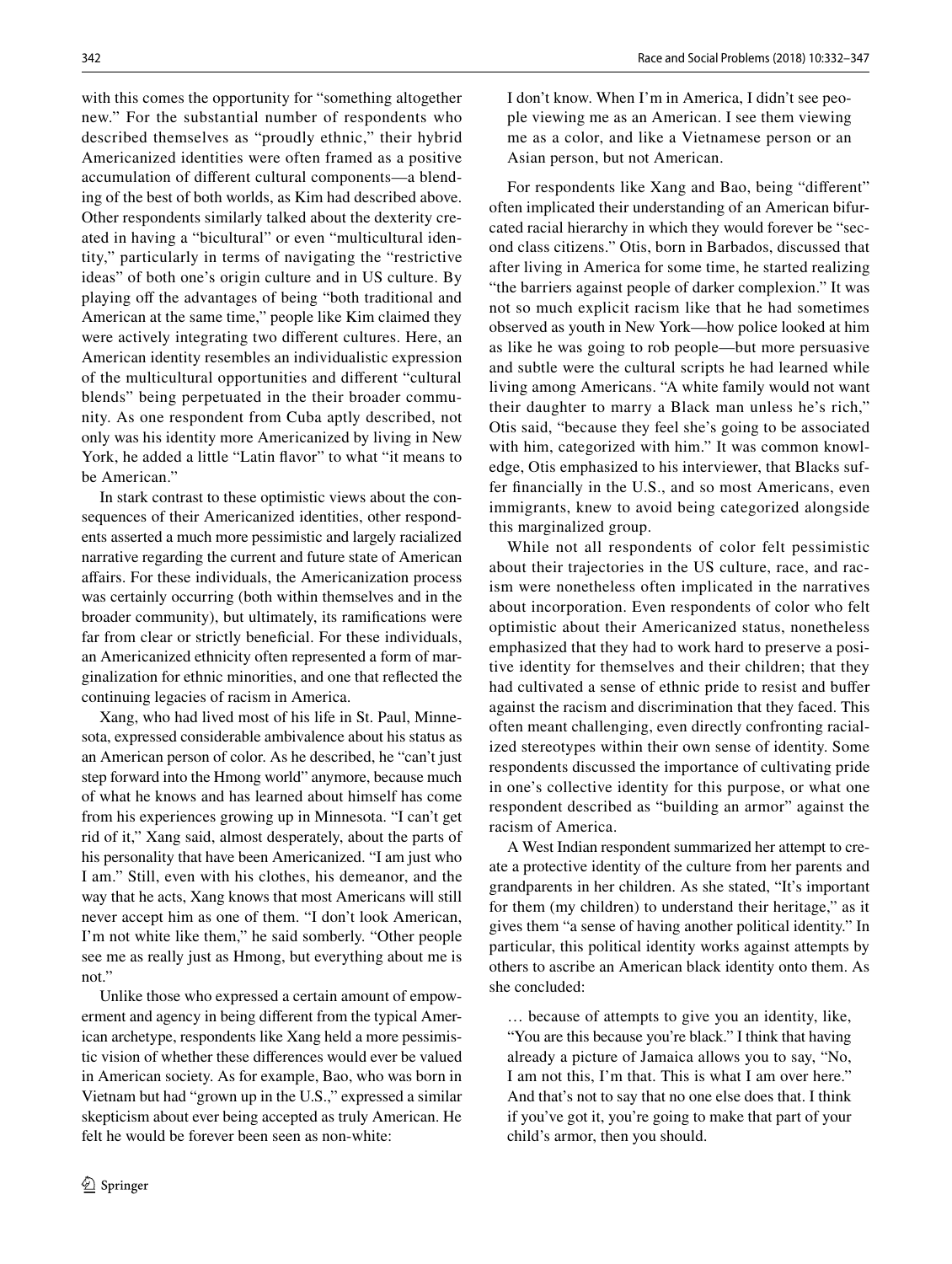#### **Discussion and Conclusion**

Our findings reveal the diverse and complex ways that immigrant young adults assert and make sense of their Americanized identities and experiences. These narratives demonstrate the overarching salience and significance of race and ethnicity in the construction of collective identities for immigrant Americans in their transitions to adulthood. They highlight key contextual factors which shape these patterns of identification (experiences with discrimination, language use, and connection to co-ethnic communities) for both individuals and across different social groups. We have also explicated one relatively common theme that runs across different narratives and social groups: the unique way in which immigrant young adults attempt to cultivate hybrid, bicultural American identities in early adulthood—a collective identification strategy that balances among varied pressures to acculturate, experiences with discrimination and racism, and identification with one's ethnic or national community of origin.

We believe these findings complement and extend developmental perspectives on ethnic and racial identity formation in early adulthood as well as emerging new theories of the immigrant incorporation experience. In terms of identity formation, they support the notion that early adulthood is a time of the life course when issues of collective identification are salient and engrossing topics for many minority and immigrant young Americans (Umaña-Taylor et al. [2014](#page-14-8)). As we documented above, discussions of identity were recurring and anchoring issues for how respondents processed and made sense of various life challenges and tensions. Consistent with the conception that early adulthood is a time of experimentation with different roles and examination of long-held beliefs (Swartz et al. [2017](#page-14-9); Syed and Mitchell [2016](#page-14-7); Schwartz et al. [2013](#page-14-1); Waters et al. [2011\)](#page-15-1), many respondents were keen to use multifaceted racial and ethnic identifications as lenses to explore different viewpoints and perspectives on their lives and the world around them.

Our interviews are also largely consistent with social psychological models that have attempted to conceptualize ethnic and racial identity formation as a general social phenomenon applicable to various groups and communities in the US context. However, it should also be understood that there are important sources of variation in these narratives, and each group has its own unique set of values, customs, and history. In spite of the large size and diversity of our sample, our ability to highlight the specific circumstances of each ethnic group in our analysis—not to mention variations within each group—was more limited than we would have liked. For example, while we quoted a number of Chicanos living in San Diego, our analysis is an insufficient treatment of the nuances and particularities of this community considered at a more national level. We believe that subsequent studies should pay more attention to this diversity and variation in the immigrant identification and socialization experience. In addition, we know that it will be important for future research to assess if there are more systemic differences between secondgeneration immigrants and 1.5ers in the American context, as well as to explore the distinctive experiences and viewpoints of asylees or refugees (among others).

Given our findings about the general importance of social context in patterns of identification and meaning-making, it will be imperative for studies of immigrant identities and experiences in the later 2000s and onward to attend to the "anti-immigrant" policies and discourse (Massey and Sanchez [2010\)](#page-14-37) that have emerged in the United States in the years since these interviews were conducted. We are thinking here, among other things, of the passage of DACA and the push-back against it; the rise of anti-immigrant attitudes; and the intensification of pressures to adopt more draconian immigration policies including the building of a wall on the southern border. In view of these changes, future analyses may benefit by comparing the more recent dynamics of immigrant identification and incorporation with those experienced by the most marginalized migrants of the previous decade. On this point, for example, Gonzales [\(2011](#page-13-28)) argues that because the Supreme Court has provided undocumented children some protection/rights for K-12 education (*Plyer vs. Doe*, 1983), these youth experience a unique "transition to illegality" in early adulthood that he describes as period of discovery, learning to be illegal and coping (see also: Menjívar [2006;](#page-14-38) Olivas [2005\)](#page-14-39).

Variations and complexities notwithstanding, our analysis nonetheless points to some important commonalities in how experiences associated with ethnic and racial identities are narrated, constructed, and lived. As a general empirical finding, in fact, it is striking how such diverse young adults tend to similarly "talk" about the bicultural and racial tensions in their lives. We argue that such discussions reflect the uniquely American context in which even "being ethnic" is coded, and mutually understood, as synonymous with being a member of a non-dominant or non-white group (Rumbaut [1994\)](#page-14-22). As a number of sociological studies have similarly highlighted (Massey and Sanchez [2010](#page-14-37); Omi and Winant [1994\)](#page-14-40), American racial institutions have long perpetuated a normative whiteness in the construction of the idealized American. And as a number of respondents explicitly cited, their skin color, as well as other physical features, ran counter to this assumed American norm. We suspect that it is this assumed white normativity that youth find themselves coded and objectified as Others, and from which many understand themselves and their social identity as a "different type of American." This is not to say that specific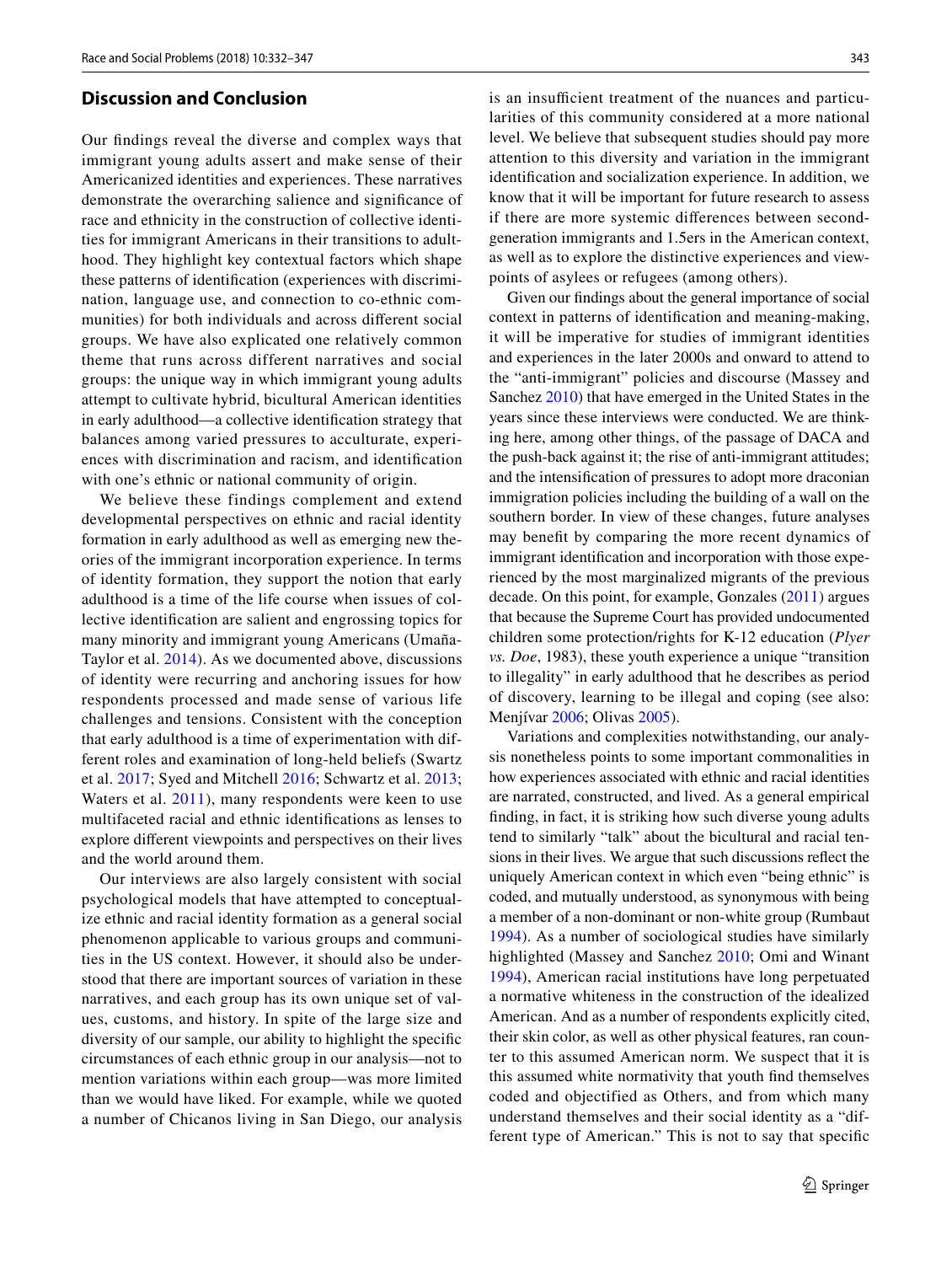customs and heritage do not matter in the construction of collective identities, nor that all non-white communities experience discrimination similarly. Rather, it is to suggest that how these things matter, and how they are made sense of, seems to be mediated by the lens of the dominant culture, one which often has misgivings and ambivalence toward immigrant populations. And it is within this assumed monolithic cultural context, that variations in language and cultural practice become coded and signified as part of some other, distinctive culture.

Perhaps the racialization of collective identification among immigrants is not entirely surprising in a country that has been profoundly, if unfortunately, defined by a long history of racism [stretching from slavery and Jim Crow segregation to the struggles of the civil rights movement (cf. Roediger [2008](#page-14-41))], while paradoxically celebrating itself as a "nation of immigrants" and touting its growing diversity and multiculturalism (Glazer [1997](#page-13-29)). Nonetheless, a great deal of sociological research continues to document the consequence of race as a stratifying force in contemporary American culture, and within this context, sociologists continue to document the diverse ways in which various minorities and new immigrants are incorporating to American society (Alarcon et al. [2016;](#page-13-8) Kasinitz et al. [2008;](#page-14-25) Portes and Rumbaut [2014](#page-14-12)).

On this point, we would underscore again how important categories of race and experiences with racism and discrimination are for multiple and varied immigrant groups in our study. Perhaps this is an obvious point for some. It is, for example, well-established in the literature involving Latino/ migrants (Ai et al. [2014;](#page-13-19) Baldwin-White et al. [2017;](#page-13-3) Roth [2012](#page-14-3)). However, too often for both scholars and the general public it is easy to overlook its broader resonance and more general structuring power. And this finding about the central, structuring force of race and racism in shaping immigrant identities and experiences is one of the primary reasons why we have adopted—and see our paper contributing to—the new, more differentiated and grounded theories of the immigration incorporation experience.

At least until recently, the question for students of migration has been whether the immigrant experience in the US should be understood through a generalized *assimilation* framework (e.g., Alba and Nee [2003;](#page-13-9) see also Alba [2009\)](#page-13-10) or one focused on the continued *racialization* of specific groups (e.g., Bonilla-Silva [2004](#page-13-11), [2017\)](#page-13-12). Newer thinking about immigrant incorporation (cf. Ali and Hartmann [2015](#page-13-7); Cornell and Hartmann [2004](#page-13-13); Kasinitz [2004\)](#page-13-5) avoids these extremes. Instead, such approaches blend the insights of these alternative frames by exploring the forces of both ethnic inclusion and racial marginalization that are at play in the incorporation experience. Our study both reflects and reinforces the significance and usefulness of this theoretical orientation, demonstrating the interplay of ethnic and racial categories as well the valuable insights of the analytic frames of both assimilationism and racialization. What is revealed, along the way, is that the immigrant incorporation experience is an ongoing, never-ending process marked by a set of distinctive, if often uneven pathways for different migrant groups in varied social contexts (see also Portes and Zhou [1993](#page-14-10)).

This new, more nuanced "immigrant incorporation" frame has implications not only for how we theorize the immigration experience, but also for the policies and programs that are adopted to assist and support newly arriving migrants. Although a full discussion of these more practical implications is well beyond our space constraints here, we want to underscore two key points: (1) that there is no single, one-size-fits-all model for policy and programs; and (2) that any policies or approaches that are adopted need to take the realities of racial discrimination and racism itself into account for many, if not all immigrant communities. In other words, immigration policies—especially those intended to provide assistance and support for immigrants in their relocation experience—must be context-specific. They must be tailored to the local conditions and unique identities of different migrant communities, and at the same time these policies must be attentive to the racialized culture and racist barriers that most migrants in the United States will encounter.

There is one final, more general conceptual point about the importance of meaning, subjectivity, and agency—even within a sociological frame attentive to context, variations, and constraints—that should be stressed by way of conclusion. While categorization and external labeling are important components of the identification and incorporation processes we have documented in this paper, our analysis also shows that it is not just the labels themselves that matter (as some sociologists would have it) but also the meanings attached to these labels by individuals. The meanings of particular identity categories varied widely by individuals and contexts, and labels sometimes had different significance at different parts of the interview. This variation is due largely to the importance of context; meanings and practices associated with specific ethnicities are heavily context-dependent. But these findings also raise some complications to how ethnicity and race are sometimes conceptualized in the literature, as almost external social categories and cultural scripts that respondents merely and almost automatically internalize. Many sociologists emphasize the malleability, and the mutually interactive nature of culture and social context; individuals are both influenced by, and an influence to, their context. While there is much sociological debate about how much agency individuals have to change their social contexts, our point here is to merely caution against reifying specific collective identities as static cultural constructs over time and place. They are constructed, processual, and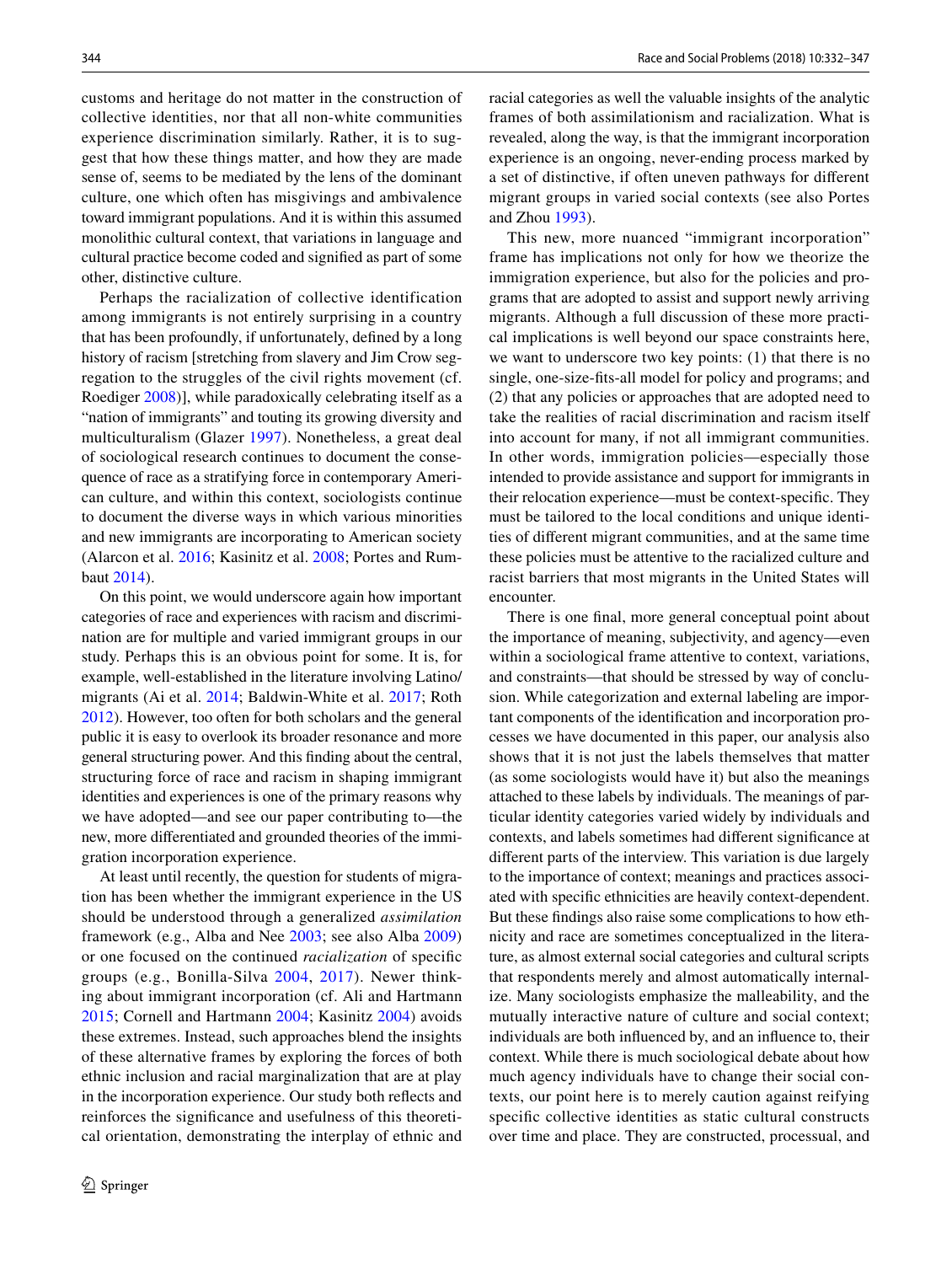(at least potentially) ever-changing—if only because of the agency and subjectivity of human beings themselves. The challenge to studying such identities is that these social constructs are inherently subjective, malleable and being constantly renegotiated. It is therefore important to continually reexamine the meanings and significance that respondents attach to these labels—and importantly reexamine how we as researchers approach and make sense of these labels and categories ourselves.

Similarly, it is critical that scholarship seeking to better understand the lived experiences of immigrants not simply reify their status as non-normative and aberrant identities; it is clear that many ethnic and racialized American minorities already feel objectified in the broader culture as non-normative, ethnic others. As this literature on identities continues to grow and develop, researchers should be attentive of how they can capture and conceptualize these complexities and differences without reinforcing the very same cultural dynamics that objectifies these communities.

**Funding** Funding was provided by John D. and Catherine T. MacArthur Foundation.

#### **References**

- <span id="page-13-19"></span>Ai, A. L., Aisenberg, E., Weiss, S. I., & Salazar, D. (2014). Racial/ ethnic identity and subjective physical and mental health of Latino Americans: An asset within? *American Journal of Community Psychology, 53*, 173–184.
- <span id="page-13-8"></span>Alarcon, R., Escala, L., & Odgers, O. (2016). *Making Los Angeles Home: The integration of Mexican Immigrants in the United States*. Berkeley: University of California Press.
- <span id="page-13-10"></span>Alba, R. (2009). *Blurring the color line: The new chance for a more integrated America*. Cambridge: Harvard University Press.
- <span id="page-13-9"></span>Alba, R., & Nee, V. (2003). *Remaking the American mainstream: Assimilation and contemporary immigration*. Cambridge: Harvard University Press.
- <span id="page-13-7"></span>Ali, S., & Hartmann, D. (2015). *Migration, incorporation, and change in an interconnected world*. New York: Routledge/Taylor-Francis.
- <span id="page-13-0"></span>Arnett, J. J. (2000). Emerging adulthood: A theory of development from the late teens through the twenties. *American Psychologist, 55*, 469–480.
- <span id="page-13-1"></span>Arnett, J. J. (2016). Life stage concepts across history and cultures: Proposal for a new field on indigenous life stages. *Human Development, 59*, 290–316.
- <span id="page-13-24"></span>Ashmore, R. D., Deaux, K., & Mclaughlin-Volpe, T. (2004). An organizing framework for collective identity: Articulation and significance of multidimensionality. *Psychological Bulletin, 130*, 80–114.
- <span id="page-13-15"></span>Atkinson, D. R., Thompson, C. E., & Grant, S. K. (1993). A threedimensional model for counseling racial/ethnic minorities. *The Counseling Psychologist, 21*, 257–277.
- <span id="page-13-6"></span>Baiocchi, A., & Hartmann, D. (2017). Collective identification among young adult Americans: Ethnicity, race, and the incorporation experience. In T. T. Swartz, D. Hartmann, & R. G. Rumbaut (Eds.), *Crossings to adulthood* (pp. 207–240). Leiden: BRILL
- <span id="page-13-3"></span>Baldwin-White, A. J., Kiehne, E., Umaña-Taylor, A., & Marsiglia, F. F. (2017). In pursuit of belonging: Acculturation, perceived

discrimination, and ethnic–racial identity among Latino youths. *Social Work Research, 41*, 43–45.

- <span id="page-13-4"></span>Barrett, J., & Roediger, D. (1997). In-between peoples: Race, nationality, and the 'new immigrant' working class. *Journal of American Ethnic History, 16*, 3–44.
- <span id="page-13-11"></span>Bonilla-Silva, E. (2004). From bi-racial to tri-racial: Towards a new system of racial stratification in the USA. *Ethnic and Racial Studies, 27*(6), 931–950.
- <span id="page-13-12"></span>Bonilla-Silva, E. (2017). *Racism without racists: Color-blind racism and the persistence of racial inequality in America*. Lanham: Rowman & Littlefield.
- <span id="page-13-16"></span>Booth, M. Z., Abercrombie, S., & Frey, C. J. (2017). Contradictions of adolescent self-construal: Examining the interaction of ethnic identity, self-efficacy and academic achievement. *Mid-Western Educational Researcher, 29*, 3–19.
- <span id="page-13-22"></span>Branscombe, N. R., Schmitt, M. T., & Harvey, R. D. (1999). Perceiving pervasive discrimination among African Americans: Implications for group identification and well-being. *Journal of Personality and Social Psychology, 77*, 135–149.
- <span id="page-13-23"></span>Brown, T. N., Sellers, S. L., & Gomez, J. P. (2002). The relationship between internalization and self-esteem among black adults. *Sociological Focus, 35*, 55–71.
- <span id="page-13-26"></span>Charmaz, K. (2001). Qualitative interviewing and grounded theory analysis. In J. F. Gubrium & J. A. Holstein (Eds.), *Handbook of Interview Research* (Vol. 10, pp. 675–694). Thousand Oaks: Sage.
- <span id="page-13-13"></span>Cornell, S., & Hartmann, D. (2004). Conceptual confusions and divides: Race, ethnicity and the study of immigration. In N. Foner & G. M. Fredrickson (Eds.), *Not just black and white: Historical and contemporary perspectives on immigration, race, and ethnicity in the United States* (pp. 23–41). New York: Russell Sage Foundation.
- <span id="page-13-14"></span>Cornell, S., & Hartmann, D. (2007). *Ethnicity and race: Making identities in a changing world*. Thousand Oaks: Pine Forge Press.
- <span id="page-13-17"></span>Feliciano, C. (2017). How family, immigrant group, and school contexts shape ethnic educational disparities. *Ethnic and Racial Studies*, *41*, 189–209.
- <span id="page-13-27"></span>Glaser, B. G. (1992). *Basics of grounded theory analysis*. Mill Valley: Sociology Press.
- <span id="page-13-29"></span>Glazer, N. (1997). *We are all multiculturalists now*. Cambridge: Harvard University Press.
- <span id="page-13-28"></span>Gonzales, R. G. (2011). Learning to be illegal: Undocumented youth and shifting legal contexts in the transition to adulthood. *American Sociological Review, 76*(4), 602–619.
- <span id="page-13-21"></span>Gummadam, P., Pittman, L. D., & Ioffe, M. (2015). School belonging, ethnic identity, and psychological adjustment among ethnic minority college students. *The Journal of Experimental Education, 84*, 289–306.
- <span id="page-13-25"></span>Hartmann, D., Croll, P., Larson, R., Gerteis, J., & Manning, C. (2017). Colorblindness as identity: Key determinants, relations to ideology, and implications for attitudes about race and policy. *Sociological Perspectives, 60*(5), 866–888.
- <span id="page-13-2"></span>Hartmann, D., Gerteis, J., & Croll, P. (2009). An empirical assessment of whiteness theory: Hidden from how many? *Social Problems, 56*(3), 403–424.
- <span id="page-13-18"></span>Hughes, M., Kiecolt, K. J., Keith, V. M., & Demo, D. H. (2015). Racial identity and well-being among African Americans. *Social Psychology Quarterly, 78*, 25–48.
- <span id="page-13-20"></span>Ida, A. K., & Christie-Mizell, C. A. (2012). Racial group identity, psychosocial resources, and depressive symptoms: Exploring ethnic heterogeneity among Black Americans. *Sociological Focus, 45*, 41–62.
- <span id="page-13-5"></span>Kasinitz, P. (2004). Race, assimilation, and "second generations:" Past and present. In N. Foner & G. M. Fredrickson (Eds.), *Not just black and white* (pp. 278–300). New York: Russell Sage Foundation.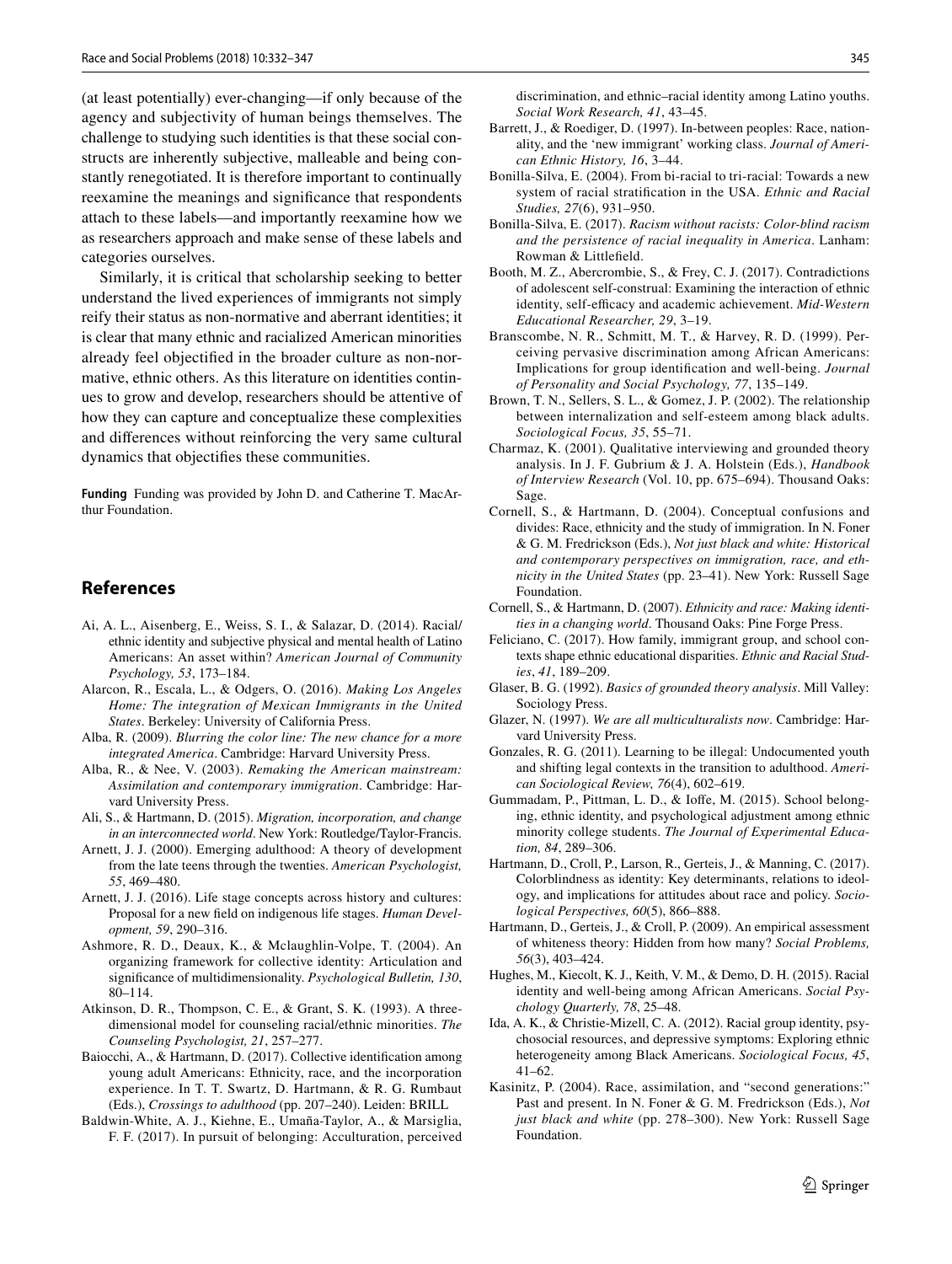- <span id="page-14-25"></span>Kasinitz, P., Mollenkopf, J., Waters, M., & Holdaway, J. (2008). *Inheriting the city: The children of immigrants come of age*. New York: Russell Sage Foundation.
- <span id="page-14-4"></span>Lee, J., & Bean, F. D. (2004). America's changing color lines: Immigration, race/ethnicity, and multiracial identification. *Annual Review of Sociology, 3*, 221–242.
- <span id="page-14-17"></span>Lee Williams, J., Tolan, P. H., Durkee, M. I., Francois, A. G., & Anderson, R. E. (2012). Integrating racial and ethnic identity research into developmental understandings of adolescents. *Child Development Perspectives, 6*, 304–311.
- <span id="page-14-31"></span>Lincoln, Y. S., & Guba, E. G. (2000). Paradigmatic controversies, contradictions, and emerging confluences. In N. K. Denzin & Y. S. Lincoln (Eds.), *The handbook of qualitative research* (2nd ed., pp. 163–188). Beverly Hills: Sage.
- <span id="page-14-15"></span>Marcia, J. E. (2002). Identity and psychosocial development in adulthdood. *Identity, 2*, 7–28.
- <span id="page-14-37"></span>Massey, D. S., & Sanchez, M. (2010). *Brokered boundaries: Creating immigrant identity in anti-immigrant times*. New York: Russell Sage.
- <span id="page-14-2"></span>McDermott, M., & Samson, F. (2005). White racial and ethnic identity in the United States. *Annual Review of Sociology, 31*, 245–261.
- <span id="page-14-35"></span>Mclean, K. C., Syed, M., & Shucard, H. (2016). Bringing identity content to the fore. *Emerging Adulthood, 4*, 356–364.
- <span id="page-14-38"></span>Menjívar, C. (2006). Liminal legality: Salvadoran and Guatemalan immigrants' lives in the United States. *American Journal of Sociology, 111*(4), 999–1037.
- <span id="page-14-32"></span>Morrow, S. L. (2005). Quality and trustworthiness in qualitative research in counseling psychology. *Journal of Counseling Psychology, 52*(2), 250–260.
- <span id="page-14-26"></span>Mortimer, J. (2003). *Working and growing up in America*. Cambridge: Harvard University Press.
- <span id="page-14-19"></span>Nguyen, E. T., & Hale, J. M. (2017) You just don't understand me!" Determinants of second generation Asian and Latino youth selfesteem. *International Migration, 55*, 44–61.
- <span id="page-14-39"></span>Olivas, M. A. (2005). The story of Plyler v. Doe, the education of undocumented children, and the polity. In D. Martin & P. Schuck (Eds.), *Immigration stories* (pp. 197–220). New York: Foundation Press.
- <span id="page-14-40"></span>Omi, M., & Winant, H. (1994). *Racial formation in the United States: From the 1960s to the 1990s*. New York: Routledge.
- <span id="page-14-24"></span>Osgood, D. W., Michael, M. F., Flanagan, C., & Gretchen, R. R. (2007). *On your own without a net: The transition to adulthood for vulnerable populations*. Chicago: University of Chicago Press.
- <span id="page-14-33"></span>Patton, M. Q. (2005). *Qualitative research*. New York: Wiley.
- <span id="page-14-16"></span>Phinney, J. S. (1992). The multigroup ethnic identity measure. *Journal of Adolescent Research, 7*, 156–176.
- <span id="page-14-11"></span>Phinney, J. S., & Ong, A. D. (2007). Conceptualization and measurement of ethnic identity: Current status and future directions. *Journal of Counseling Psychology, 54*, 271–281.
- <span id="page-14-12"></span>Portes, A., & Rumbaut, R. (2014). *Immigrant America: A portrait*. Oakland: University of California Press.
- <span id="page-14-10"></span>Portes, A., & Zhou, M. (1993). The new second generation: Segmented assimilation and its variants. *The Annals of the American Academy of Political and Social Science, 530*, 74–96.
- <span id="page-14-18"></span>Roberts, R. E., Phinney, J. S., Masse, L. C., Chen, Y. R., Roberts, C. R., & Romero, A. (1999). The structure of ethnic identity of young adolescents from diverse ethnocultural groups. *The Journal of Early Adolescence, 19*, 301–322.
- <span id="page-14-41"></span>Roediger, D. R. (2008). *How race survived US history: From settlement and slavery to the Obama phenomenon*. New York: Verso.
- <span id="page-14-3"></span>Roth, W. D. (2012). *Race migrations: Latinos and the cultural transformation of race*. Palo Alto: Stanford University Press.
- <span id="page-14-5"></span>Rudrappa, S. (2004). *Ethnic routes to becoming American: Indian immigrants and the cultures of citizenship*. New Brunswick: Rutgers University Press.
- <span id="page-14-22"></span>Rumbaut, R. (1994). The crucible within: Ethnic identity, selfesteem, and segmented assimilation among children of immigrants. *International Migration Review, 28*, 748.
- <span id="page-14-0"></span>Schwartz, S. J., Côté, J. E., & Arnett, J. J. (2005). Identity and agency in emerging adulthood. *Youth & Society, 37*(2), 201–229.
- <span id="page-14-1"></span>Schwartz, S. J., Zamboanga, B. L., Luyckx, K., Meca, A., & Ritchie, R. A. (2013). Identity in emerging adulthood. *Emerging Adulthood, 1*, 96–113.
- <span id="page-14-21"></span>Sellers, R. M., Copeland-Linder, N., Martin, P. P., & Lewis, R. L. (2006). Racial identity matters: The relationship between racial discrimination and psychological functioning in African American adolescents. *Journal of Research on Adolescence, 16*, 187–216.
- <span id="page-14-20"></span>Sellers, R. M., Smith, M. A., Shelton, J. N., Rowley, S. A., & Chavous, T. M. (1998). Multidimensional model of racial identity: A reconceptualization of African American racial identity. *Personality and Social Psychology Review, 2*, 18–39.
- <span id="page-14-27"></span>Serpe, R., T., & Stryker, S. (2011). The symbolic interactionist perspective and identity theory. In S. J. Schwartz, K. Luyckx, & V. L. Vignoles (Eds.), *Handbook of identity theory and research* (pp. 225–248). New York: Springer.
- <span id="page-14-14"></span>Settersten, R. A., Furstenberg, F. F., & Rumbaut, R. G. (2005). *On the frontier of adulthood: Theory, research, and public policy*. Chicago: University of Chicago Press.
- <span id="page-14-13"></span>Shanahan, M. (2000). Pathways to adulthood in changing societies: Variability and mechanism in life course perspective. *Annual Review of Sociology, 26*, 666–692.
- <span id="page-14-23"></span>Smith, T., W (2007). Social identity and socio-demographic structure. *International Journal of Public Opinion Research, 19*(3), 380–390.
- <span id="page-14-28"></span>Stets, J. E., & Serpe, R. T. (2013). Identity theory. In J. Delamater & A. Ward (Eds.), *Handbook of social psychology* (pp. 31–60). New York: Springer.
- <span id="page-14-29"></span>Stryker, S., & Serpe, R. (1994). Identity salience and psychological centrality: Equivalent, overlapping, or complementary concepts? *Social Psychology Quarterly*, *57*, 16–35.
- <span id="page-14-9"></span>Swartz, T., Hartmann, D., & Rumbaut, R. (2017). *Crossings to adulthood: How diverse young Americans understand and navigate their lives*. Boston: Brill.
- <span id="page-14-36"></span>Syed, M., & Azmitia, M. (2008). A narrative approach to ethnic identity in emerging adulthood: Bringing life to the identity status model. *Developmental Psychology, 44*, 1012–1027.
- <span id="page-14-6"></span>Syed, M., &. Juang, L. P. (2014). Ethnic identity, identity coherence, and psychological functioning: Testing basic assumptions of the developmental model. *Cultural Diversity and Ethnic Minority Psychology, 20*, 176–190.
- <span id="page-14-7"></span>Syed, M., & Mitchell, L. L. (2016). How race and ethnicity shape emerging adulthood. In J. J. Arnett (Eds.), *The Oxford handbook of emerging adulthood* (pp. 87–101). Oxford University Press: Oxford
- <span id="page-14-34"></span>Syed, M., & Nelson, S. C. (2015). Guidelines for establishing reliability when coding narrative data. *Emerging Adulthood, 3*, 357–387.
- <span id="page-14-30"></span>Tajfel, H., & Turner, R. (2004). The social identity theory of intergroup behavior. In J. T. Jost & J. Sidanius, (Eds.), *Political psychology: Key readings* (pp. 276–293). New York: Psychology Press.
- <span id="page-14-8"></span>Umaña-Taylor, A. J., Quintana, S. M., Lee, R. M., Cross, W. E., Rivas-Drake, D., Schwartz, S. J., et al. (2014). Ethnic and racial identity during adolescence and into young adulthood: An integrated conceptualization. *Child Development, 85*, 21–39.